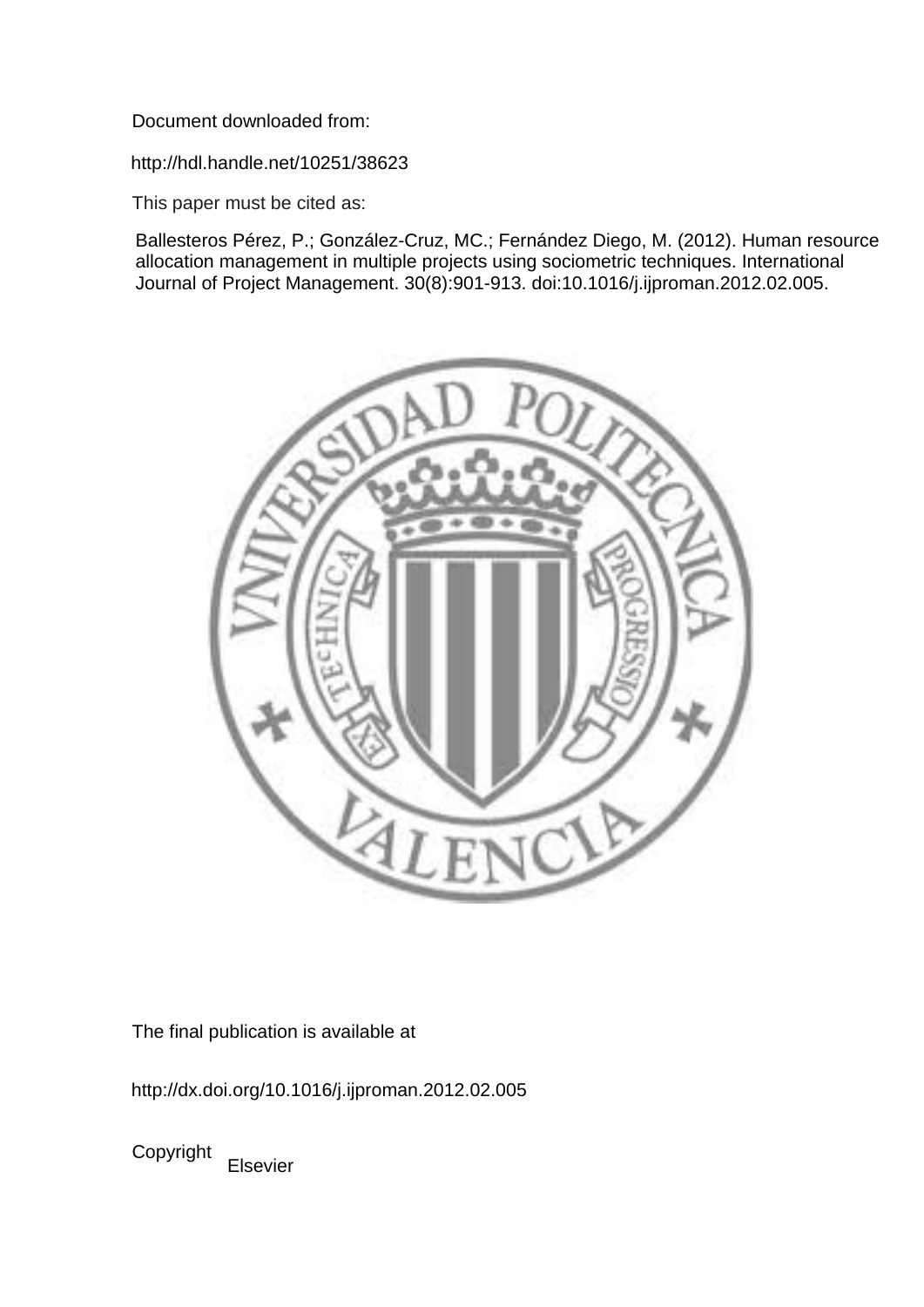# **HUMAN RESOURCE ALLOCATION MANAGEMENT IN MULTIPLE PROJECTS USING SOCIOMETRIC TECHNIQUES**

# **Authors:**

Ballesteros-Pérez, P **<sup>a</sup>** ; González-Cruz, Mª Carmen **<sup>b</sup>** ; Fernández-Diego, Marta **<sup>c</sup>**

**<sup>a</sup>** Head of Construction studies in Depuración de Aguas del Mediterráneo SL (Spain).

PhD. and Msc. in Civil engineering. **IPMA certified Project Manager (C level)**

Depuración de Aguas del Mediterráneo S.L. C/Guglielmo Marconi 11, 2nd, office 19 Parque Tecnológico 46980 Paterna (Valencia, Spain)

Part-time Lecturer in Departamento de Ingeniería del Terreno. Escuela Técnica Superior de Ingenieros de Caminos, Canales y Puertos. Universitat Politècnica de València. Cº de Vera s/n, 46022 Valencia, Spain

Phone: +34 902 881 510 (ext.: 366) Fax: +34 96 353 12 25.

E-mail : [pabbalpe@trr.upv.es](mailto:pabbalpe@trr.upv.es)

**b** Lecturer in Departamento de Proyectos de Ingeniería. Escuela Técnica Superior de Ingenieros Industriales. Universitat Politècnica de València. Cº de Vera s/n, 46022 Valencia, Spain

PhD. Industrial Engineering. **IPMA certified Project Manager (C level)**

Phone: +34 963 879 866 (ext.:75654 ) Fax: +34 963 879 869 (ext.:79869 ).

E-mail: [mcgonzal@dpi.upv.es](mailto:mcgonzal@dpi.upv.es)

*Corresponding author*

**c** Lecturer in Departamento de Organización de Empresas. Facultad de Administración y Dirección de Empresas. Cº de Vera s/n, 46022 Valencia, Spain

PhD. Telecommunications Engineering.

Phone: +34 963 877 685 (ext.:76850 ) Fax: +34 963 879 779 (ext.:79779).

E-mail: [marferdi@omp.upv.es](mailto:marferdi@omp.upv.es)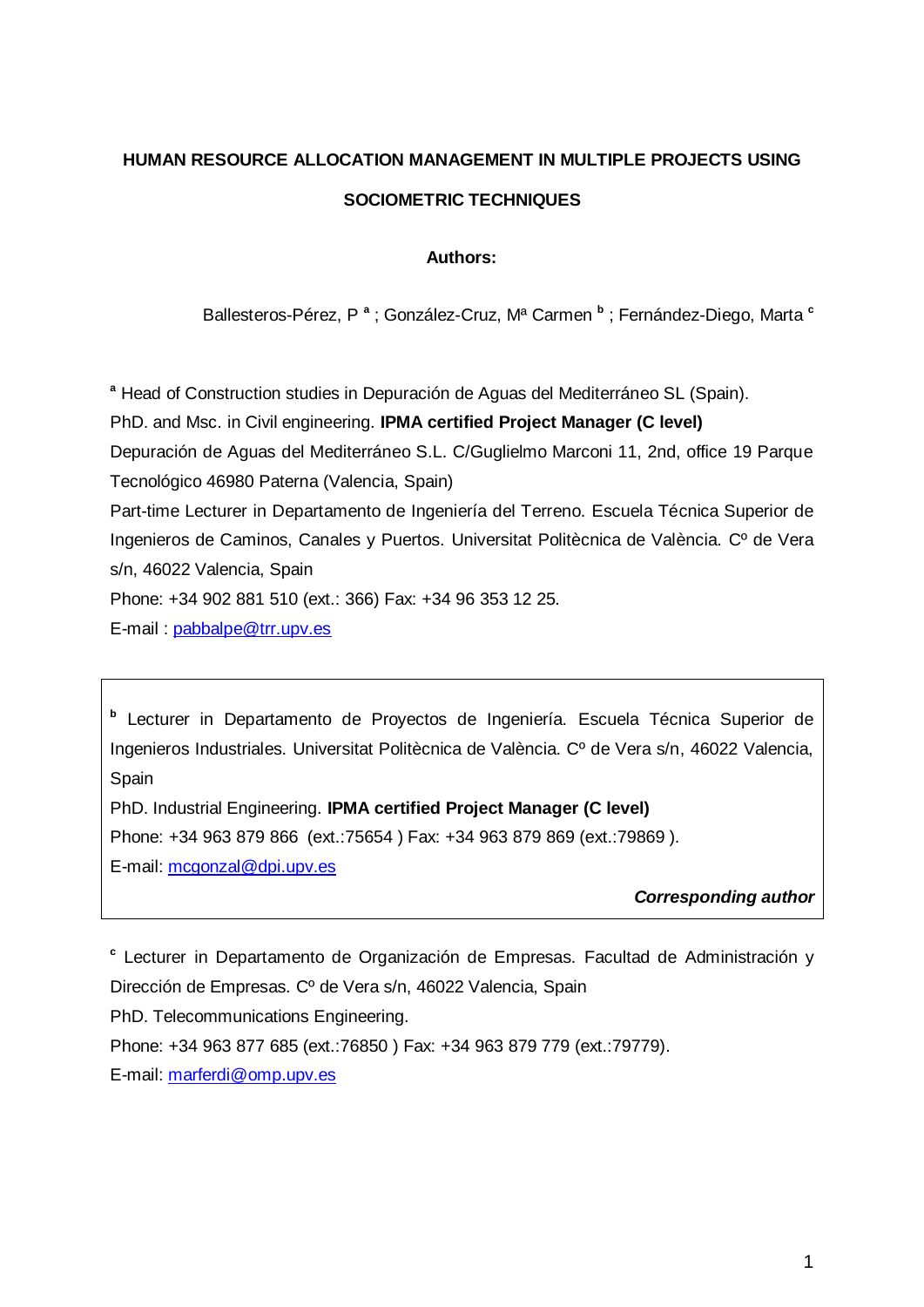# **HUMAN RESOURCE ALLOCATION MANAGEMENT IN MULTIPLE PROJECTS USING SOCIOMETRIC TECHNIQUES**

# **Abstract**

This article describes a new application of key psychological concepts in the area of Sociometry for the selection of workers within organizations in which projects are developed. The project manager can use a new procedure to determine which individuals should be chosen from a given pool of resources and how to combine them into one or several simultaneous groups/projects in order to assure the highest possible overall work efficiency from the standpoint of social interaction. The optimization process was carried out by means of matrix calculations performed using a computer or even manually, and based on a number of new ratios generated ad-hoc and composed on the basis of indices frequently used in Sociometry.

*Keywords:* Sociometry; team composition; quantitative methods; groups; optimization; cohesion.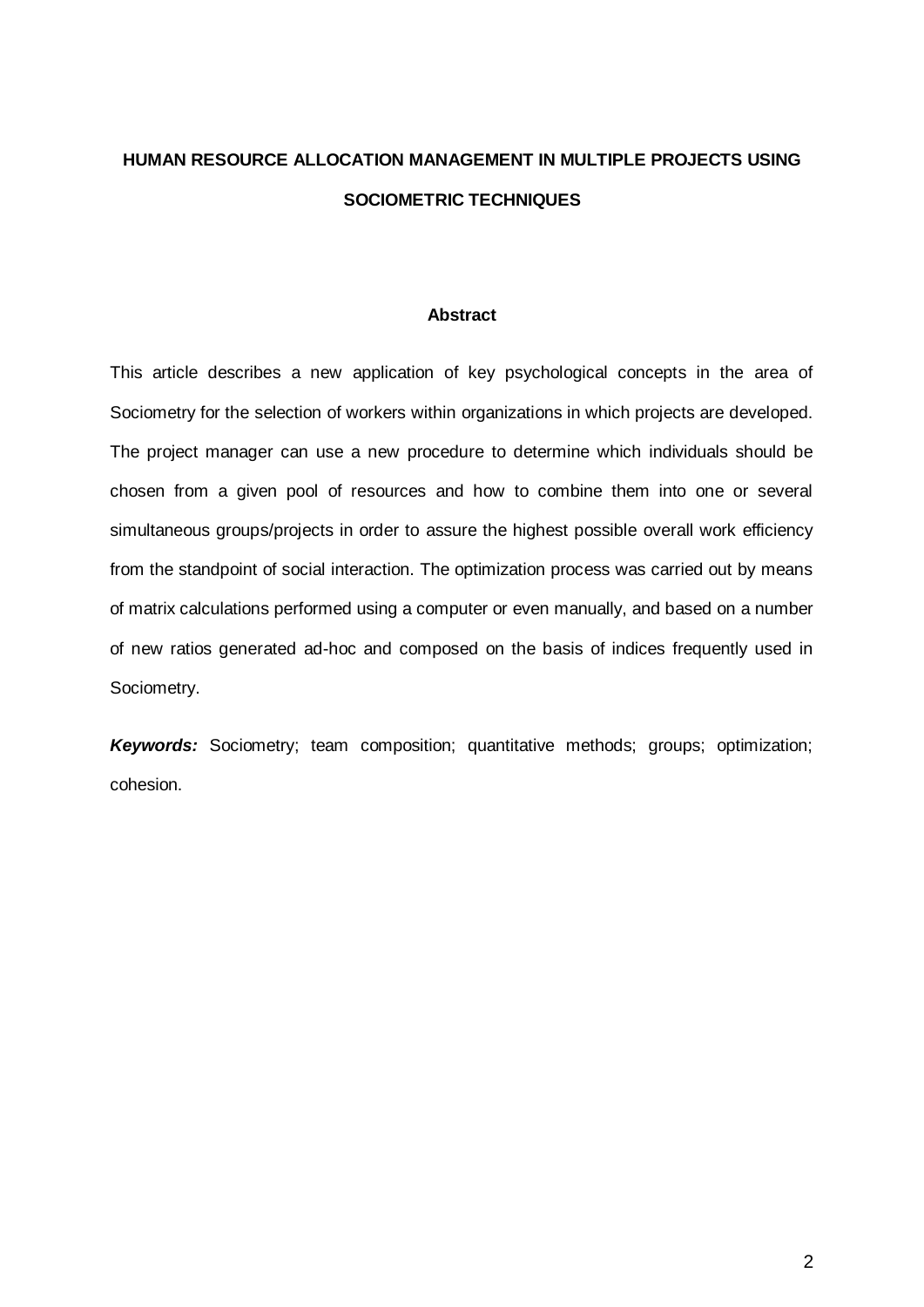### **1. Introduction**

A Team can be defined as a social system of three or more people, which is embedded in an organisation (context), whose members perceive themselves as such and are perceived as members by others (identity), and who collaborate on a common task (teamwork) (Aldefer, 1987; Guzzo & Shea, 1992; Hackman,1987; Wiendieck, 1992;).

The domains of organizational behavior and industrial and organizational (I/O) psychology have served as the principal caretakers of team research and, over the last decade, have made considerable strides in advancing knowledge on team functioning (Hollenbeck et al., 2004).The literature on Human Resource Management (HRM) has focused more closely on the individual members of work teams (Campion et al.,1993) HRM's adoption of team-level phenomena is beginning to occur in the scientific domain but is lagging in the field of practice (Baiden & Andrew, 2011; Hollenbeck et al., 2004; Zwikael & Unger-Aviram, 2010), especially in project-oriented companies (Huemann et al., 2007).

Empirical research on the management of multiple projects in the project manager level is still rare and well behind its rate of utilization in the industry (Patanakul & Milosevic, 2009). Besides, the problem is that recent research is peppered with examples of nonintuitive, and sometimes counterintuitive, findings about how best to compose teams, train them, and combine their individual members' contributions (Hollenbeck et al., 2004; Maurer, 2010, Zwikael & Unger-Aviram, 2010).

Recent scientific research has shown that the Group's success or failure is often dependent on the interdependence between a group's teamworking skills, its integration, trust and the technical skills of each of its members (Baiden & Andrew, 2011; Campion et al., 1993; Chansler et al., 2003; Maurer, 2010).

Additionally an appropriate level of cohesion is necessary for a team to stay together, collaborate, and thus to build the basis for high team work quality (Hoegl & Gemuenden, 2001).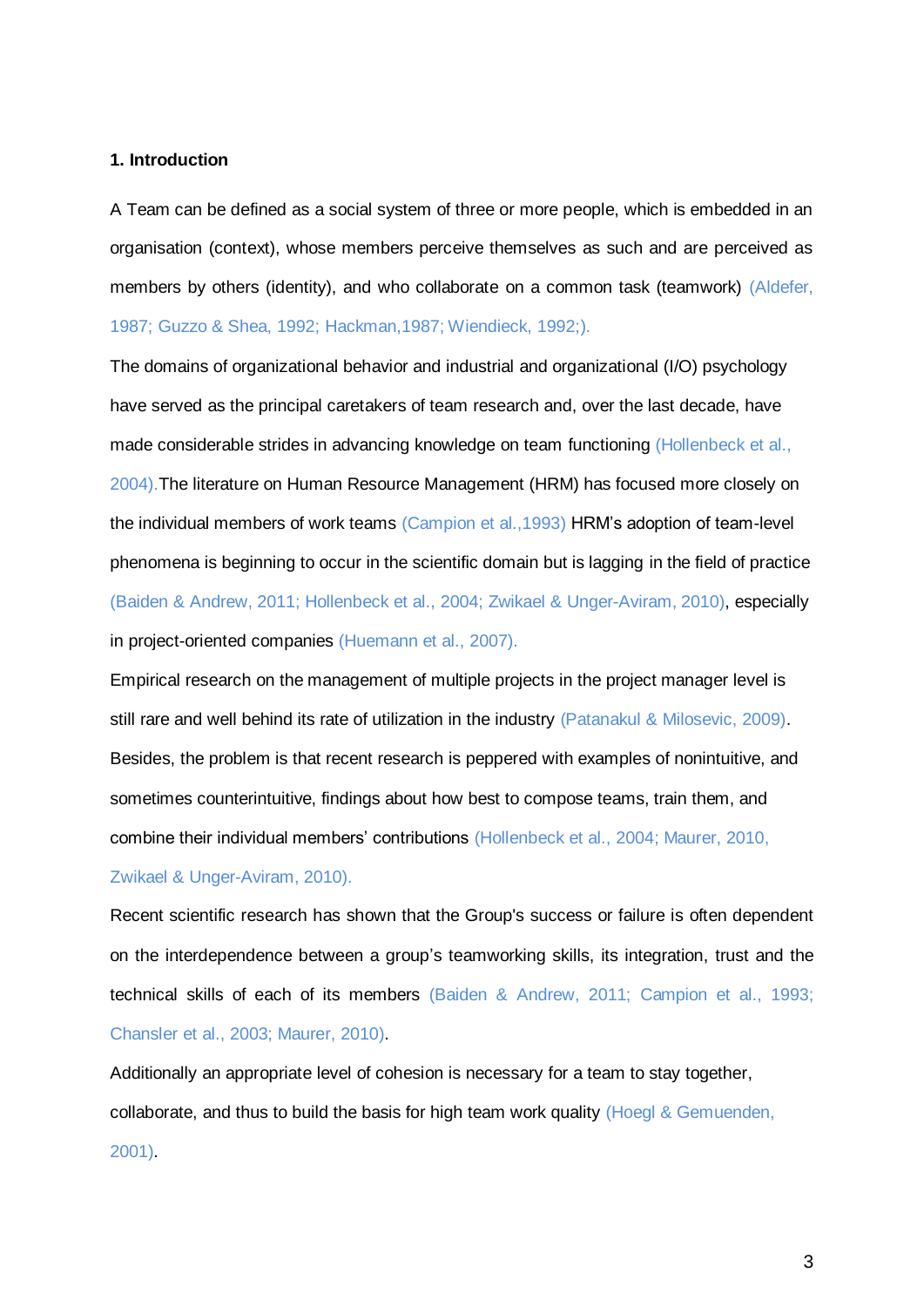Generally, technical competence is the attribute most commonly studied in the literature on team design, particularly with regard to characterizing tasks and team members (Fitzpatrick & Askin, 2005; Hadj-Hamou & Caillaud, 2004; Hlaoittinun, et al., 2007; Tsai et al., 2003; Tseng et al., 2004; Zakarian & Kusiak, 1999). However, Social identity theory suggests that the more members identify with their respective groups, the more likely they are to actively contribute to the welfare of the group and work toward common goals (Maurer, 2010). Indeed, empirical research indicates that members of these groups display higher affective commitment and have higher unit performance than groups with low perceived cohesion (Andrews et al., 2008).

In this paper it has been posited that a team's outcome depends heavily on how individuals develop their social ties and group interactions. Thus, if it is possible to maximize several groups' cohesion joining certain team members, selecting them from a pool of resources whose social ties are known (both positives and negatives), an optimum outcome should be expected. An 'optimum outcome' is referred to the best performance possible taking into account the circumstances and quality, quantity and social bonds between group members. For this, a case study is examined and a calculation procedure is established in order to give an example and to illustrate how the proposal can be used in any other team formation situation from the standpoint of social interaction.

So far, several studies proposed tools and techniques for scarce resource allocation, which include integer programming, heuristic methods, queuing theory, fuzzy optimization by genetic algorithms, fuzzy linear programming, etc (Dean et al, 1992; Hendricks et al., 1999; Morse et al, 1996, Tong & Tam, 2003; Wu, 2007). However, these techniques were proposed for a use in the functional level, so they usually tend to generate organisational conflict between project managers and functional managers (Laslo & Goldberg, 2008). Besides, they may not be applicable to an operational-level for a multiple-project manager to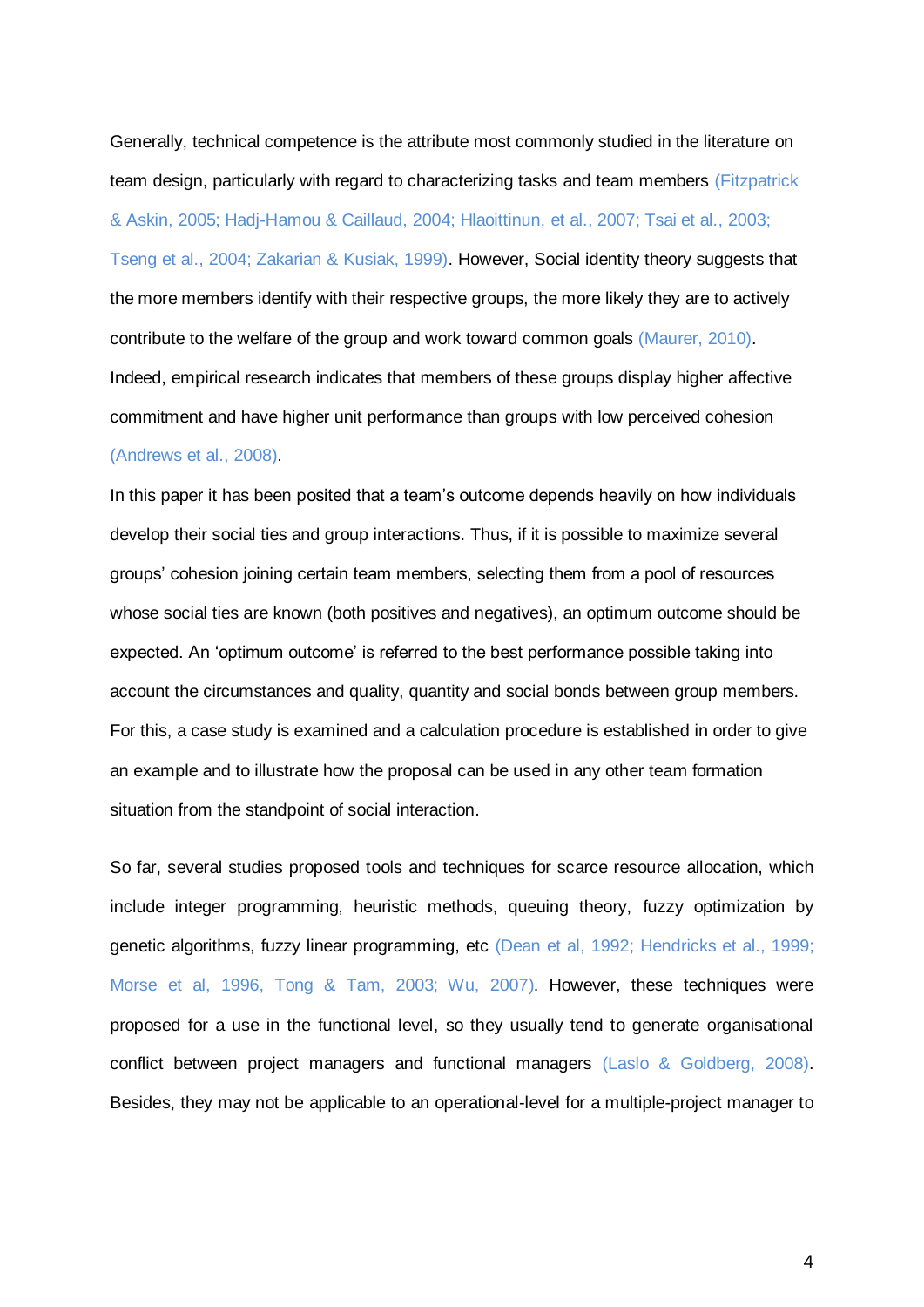allocate resources across his/her projects (Patanakul & Milosevic, 2009). A new approach is going to be proposed trying to maximise group cohesion while solving these other problems.

# **2. Group cohesion**

The concept of group cohesion has been extensively studied in the field of sociology. (Eisenberg, 2007). Group cohesion is defined as the degree to which group members feel accepted or rejected by each other (Beal et al., 2003) or the degree to which the members of a group desire to remain in the group (Cartwright, 1968).

Groups may be more or less cohesive and the force keeping the group united may vary over time and be different from one group to another.

The integration of members of a group in a work team depends on the following (Baiden & Price, 2011; Piper et al.,1983): team identity, shared vision, communication, collaboration and participation, issue negotiation and resolution; reflection and self-assessment (Dwivedula & Bredillet;2010). Therefore, a team's outcome depends heavily on how individuals develop their social ties and group interactions (Zwikael & Unger-Aviram, 2010).

The project manager manages the human resources available to achieve the objectives of the organisation (Asquin et al., 2009; Chiocchio et al., 2010; Ferrin et al., 2007; Zwikael & Unger-Aviram, 2010). Human capital is the essential component of the organisation and depending on whether there is a proper combination of employees, assignment of tasks, trust and motivation, very different results will be achieved (Maurer, 2010). This, as mentioned, is an important responsibility of project managers.

Some studies indicate that cohesion generally has a positive influence, significantly increasing the following (Dwivedula & Bredillet;2010; Piper et al.,1983) : attraction to the group; degree of motivation; morale; compliance with group norms; coordination of efforts; synergy; resources available for the task; productivity; effectiveness in achieving objectives; number of positive and cordial interactions; cooperation; and satisfaction with the group.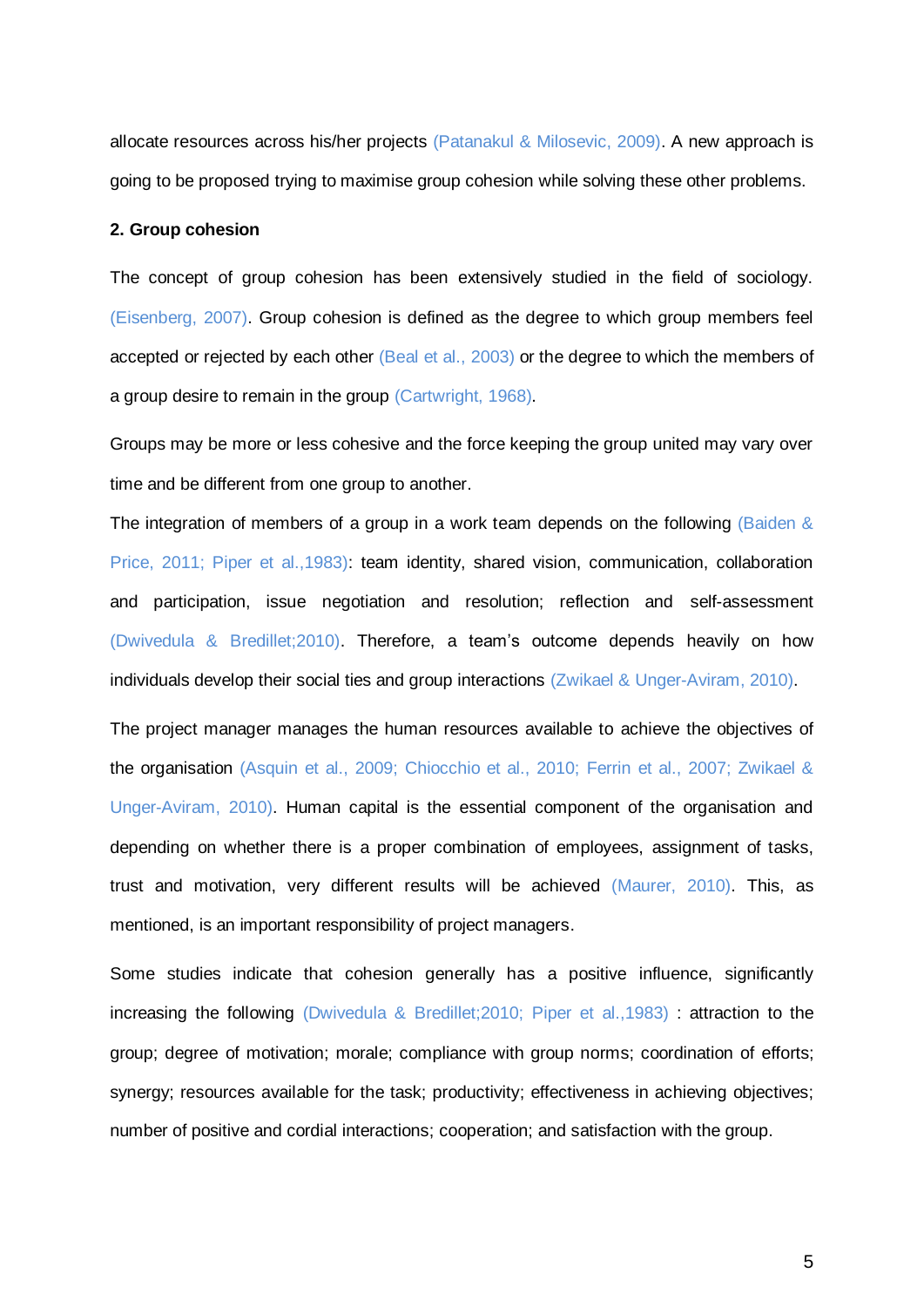On the other hand, cohesion can be influenced by factors such as compatibility of character and needs among group members.

Cohesion can be assessed through various methods (Campion et al., 1993):

- Sociometric tests or sociometric choice tests
- **Work environment studies**
- **Analysis of motivations**
- Analysis of interactions; study of quality and frequency

The first of these four methods is a quantitative method which provides a large amount of factual information, and consequently, it has been used in this study.

## **3. Sociometry and Sociometric matrix**

Sociometry, a method created by Jacob Levy Moreno, studies the structure of groups through the web of interpersonal relationships that occur within it (Moreno, 1961). Sociometry conceives the human being as possessing infinite creativity and spontaneity, and as being born, growing and dying in a social context (Bezanilla & Miranda, 2008).

The sociometric test (Moreno, 1961) is the instrument used by sociometry to understand the basic structures of relationships within the group. Each group member chooses or rejects other people as mates.

Differences in personality can greatly affect individual behaviour and thus, group performance within the organisation (Chen & Lin, 2004; Dwivedula & Bredillet, 2009). A true appreciation of the nature of personality differences allows project managers to manage effectively, thereby enhancing the individual and group performance of the their subordinate units (Asquin et al., 2009; Gordon et al., 1990). However, sociometry does not address how and why social interactions occur among individuals but rather quantifies them, characterises their distribution and even represents them, for which purpose the sociogram is used.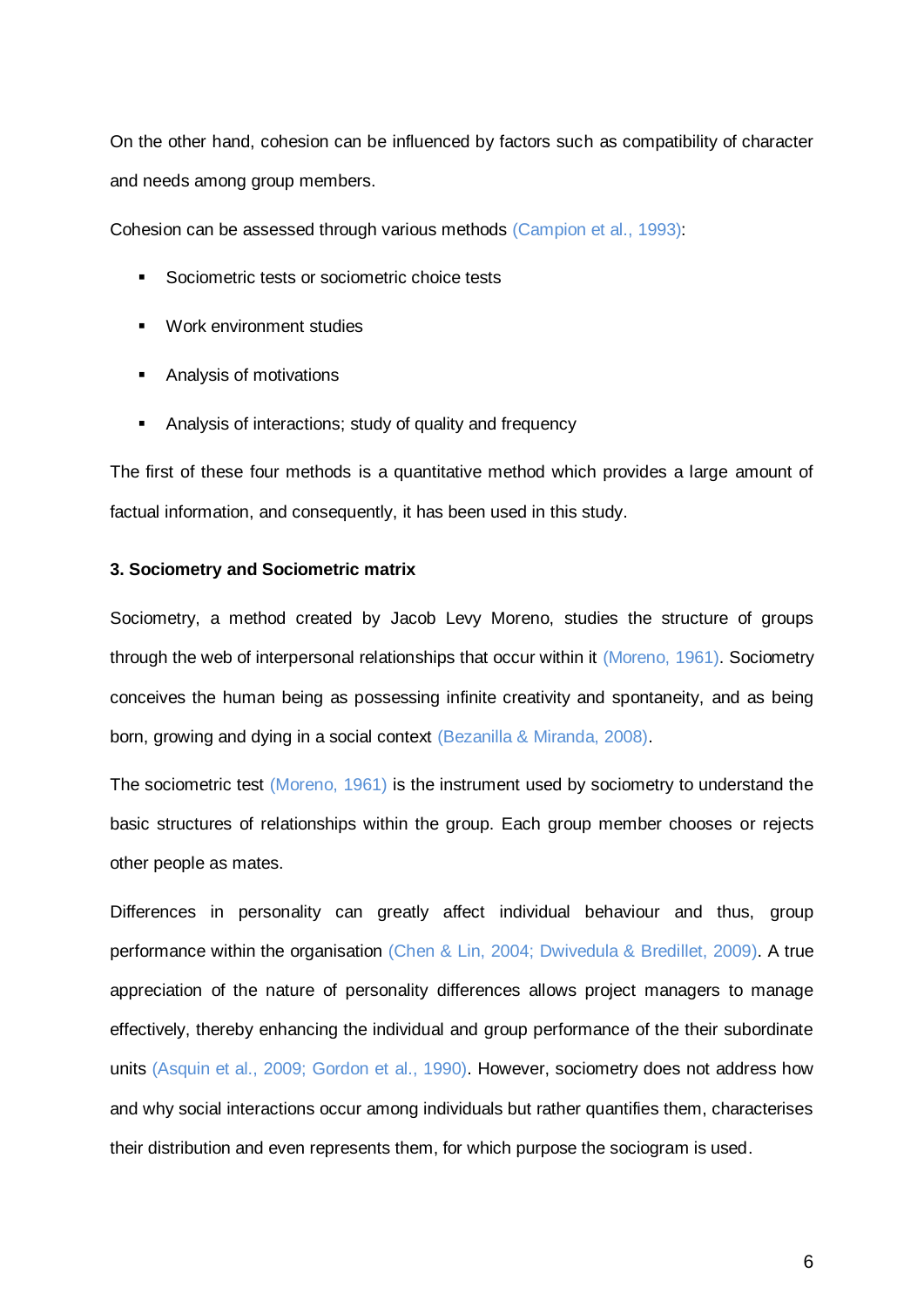In addition, the Sociometric test describes various aspects in a particular group (Moreno, 1961): informal structure; communication system; leadership; and possible formation of subgroups, pairs and trios.

Other separate data can also be analysed from the results obtained using a sociometric test (Moreno, 1961): Number of personal choices made; Number of personal choices received; Number of mutual or reciprocal choices; Number of choices within a group; Number of negative choices or rejections made; Number of personal negative choices or rejections received; Number of mutual or reciprocal negative choices or rejections; and Number of negative choices or rejections within a group.

The results of sociometric research can be represented graphically (sociogram), but also as an array, which is henceforth to be used for matrix optimization purposes to form work groups. One example of Sociometric matrix will be shown later in Table 1.

In Table 1's cells: a +1 means a "Choice", a -1 means a "Rejection" and a blank or a 0 mean an Omission, made by the individuals of the left column in regard to individuals displayed in the heading row.

Note that the matrix need not be symmetric, since any member can choose another group member, but in turn, the latter member may choose to reject the former.

The degree of cohesion can be observed through indicators, such as the total number of choices made within a Group or the number of mutual choices. The number of choices received by each individual also provides important information, for example, in relation to leadership.

Group members are classified by the number of choices and rejections received, yielding four types of sociometric individuals (Moreno, 1961):

 *Popular individuals or leaders:* receive a large number of choices and a low or normal number of rejections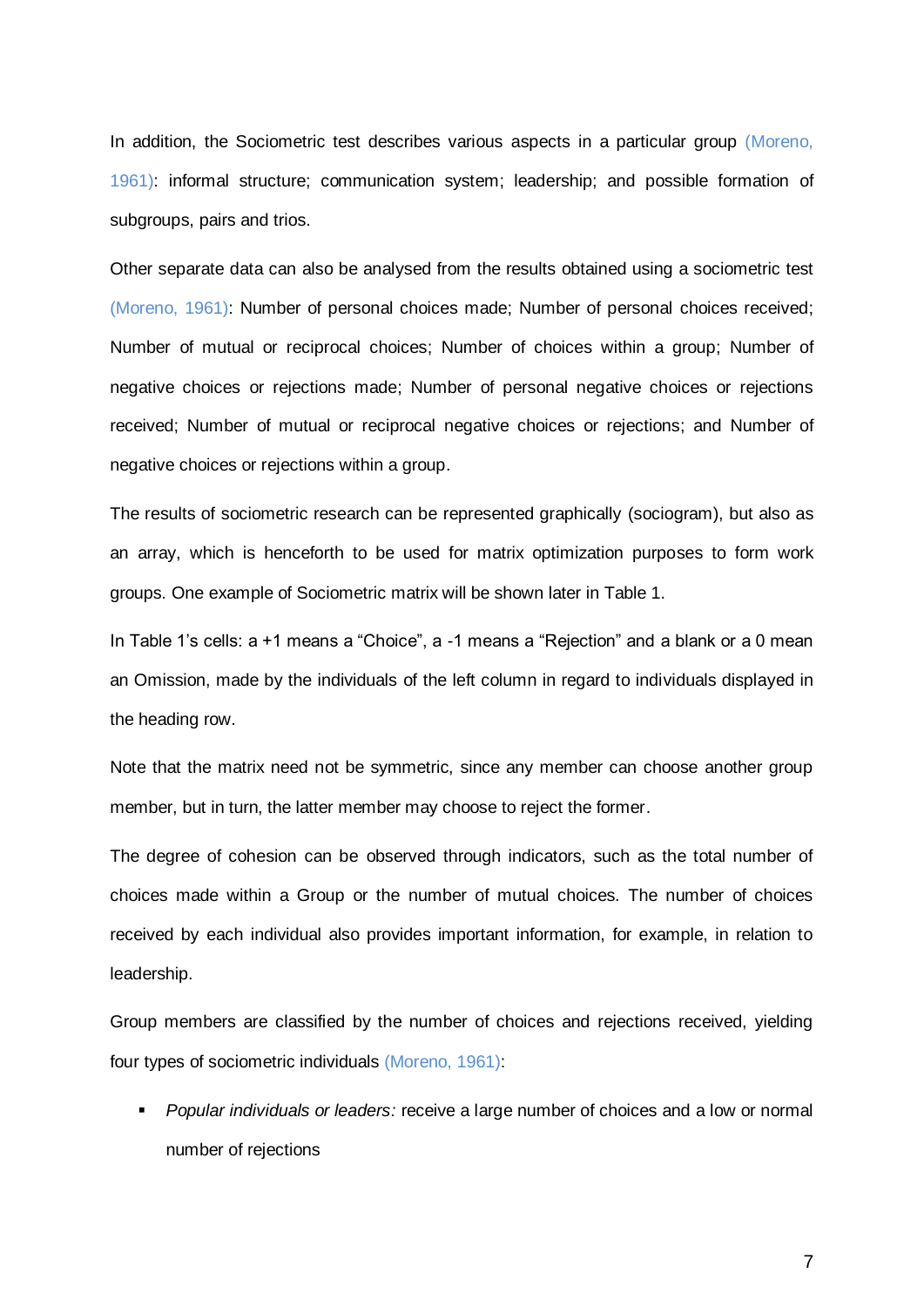- *Average:* obtain an average degree of acceptance, and medium-low rejection.
- *Forgotten, ignored or isolated:* have low acceptance and also medium-low rejection.
- *Rejected, excluded or marginalized:* with a high degree of rejection and medium-low acceptance.

This classification is obtained using the following *Individual Sociometric Indices* (Moreno, 1961):

- *Popularity or positive status:* number of choices received / n-1. It represents the proportion of members who choose the subject in proportion to the full number of possible choices (n-1), where n is the total number of group members.
- *Antipathy or negative status:* number of rejections received / n-1. Proportion of members who reject the subject to the full number of possible rejections.
- *Positive expansiveness:* number of choices made / n-1. Proportion of members who are chosen by the subject.
- *Negative expansiveness:* number of rejections made / n-1. Proportion of members who are rejected by the subject.
- *Positive reciprocity:* number of reciprocal choices.

*Negative reciprocity:* number of reciprocal rejections.

- Nevertheless, there are also *Global Sociometric Indices* (Moreno, 1961), two of them are:
	- *Cohesion or association:* number of reciprocal choices / possible number of reciprocal choices. It is the proportion of positive reciprocity.
	- *Dissociation:* number of reciprocal rejections / possible number of reciprocal rejections. It is the proportion of negative reciprocity.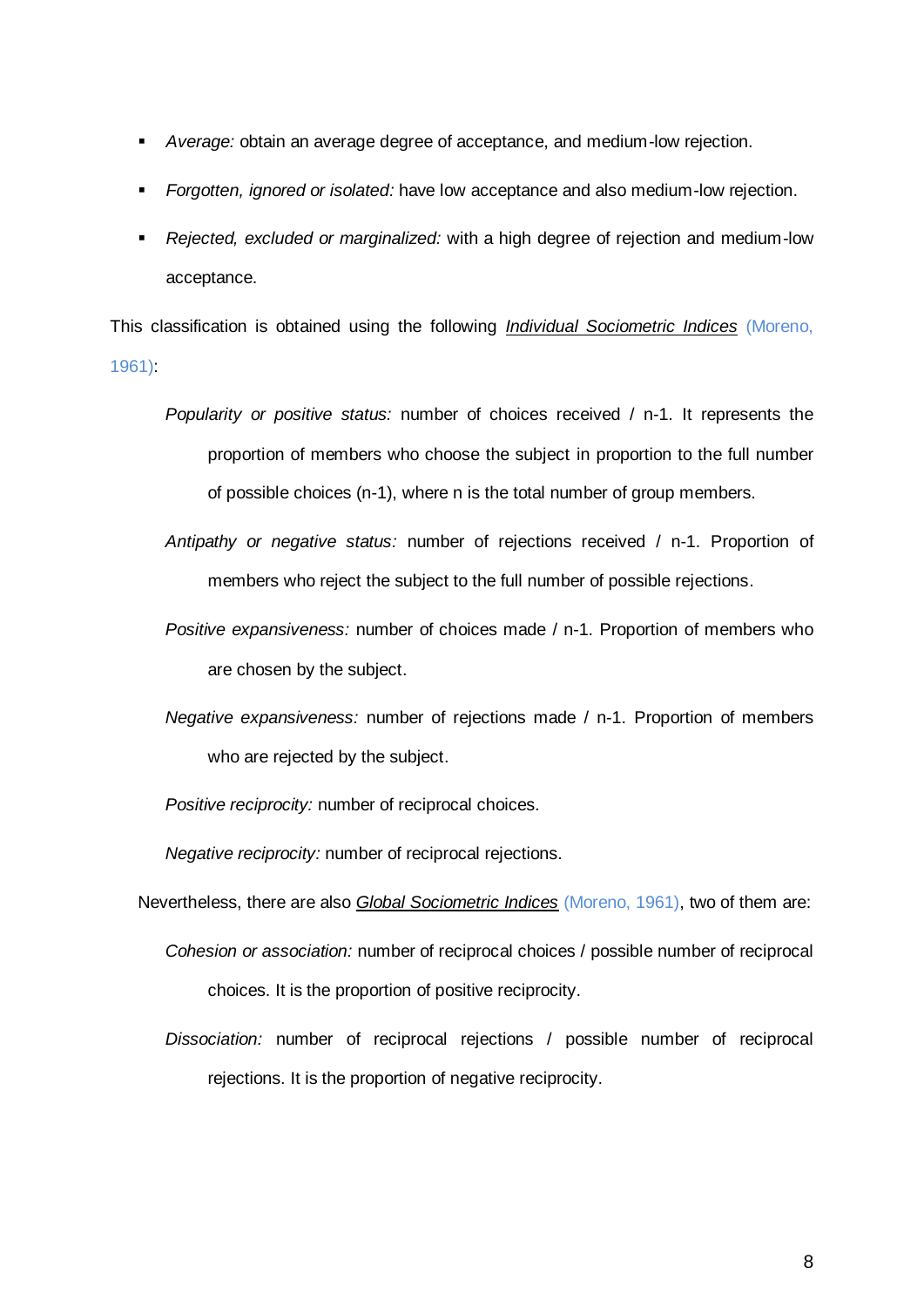There is a widespread fundamental proposition that the success of the work performed by a team depends, beyond the amount and accuracy of the design of work activities, on how well the members cooperate or interact (Hoegl & Gemuenden, 2001). Most of the sociometric indices shown describe the quality of the internal interactions of a group at the individual level and on the level of the group as a whole.

# **4. Case Study**

The proposed method aims to form multiple work teams from a group of individuals in order to make them as efficient as possible, and numerically quantifies this efficiency from the standpoint of expected social interaction. The method represents a new line in the application of sociometry and the artificial forming of work groups.

The method was tried out in a private company (DAM) devoted to design, construction, exploitation and maintenance of big Waste Water Treatment Plants, most of them located in Spain.

DAM is a medium-sized company which currently employs more than two hundred and fifty people, most of them either technicians and/or engineers. DAM's personnel are organized on the basis of a matrix type where different company's departments exist vertically (construction, exploitation, maintenance, R&D, quality, accounting and management) and each project/contract the company develops co-exists horizontally (for instance, each WWTP awarded usually constitutes a single project).

The method was applied to the allocation of human resources in 12 new WWTP construction projects and monitor their performance. Projects ranged from about 30.000 € to 120.000 € while their duration were from 1 to 5 months. Each new project required from one-persondedication (though this may mean 50% of two workers' time or 100% of one person's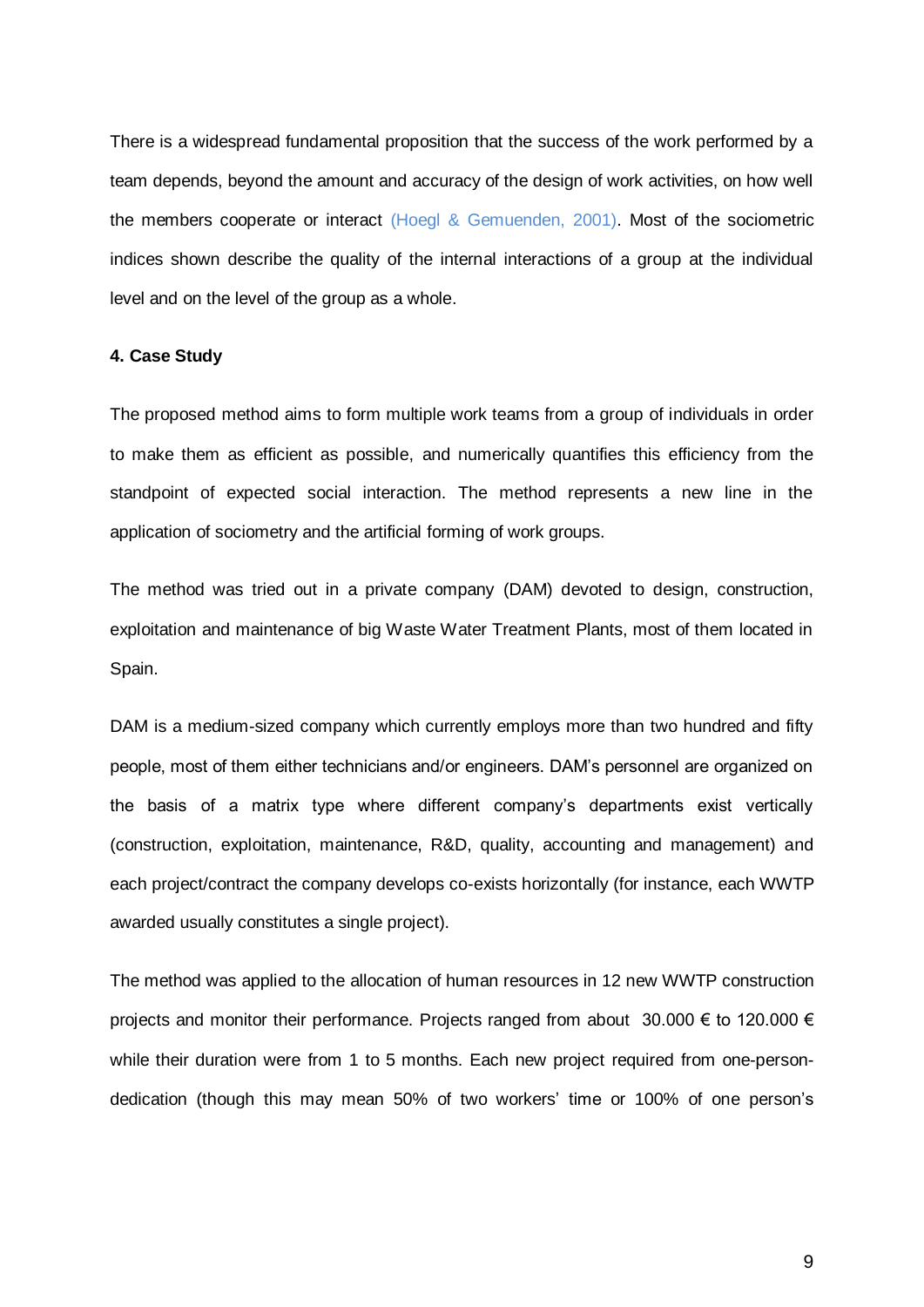dedication) to seven people's dedication, depending mainly on its importance, strategic value, time available and/or contract budget.

For the purpose of this study, four out of the twelve projects carried out have been picked out to show how the sociometric algorithm was implemented. Thus, the scenario has been strongly simplified in order to keep it as simple as possible, especially for facilitating understanding. Nevertheless, the core of the problem has been kept intact so the usefulness of the Sociometric application is shown as well.

The fact of implementing sociometric tools was the vehicle that enabled the company to rationalize the selection and allocation process of human resources. In fact the new sociometric method developed allowed measurement (from -1 to +1) of the expected Efficiency of each group selected to work together, as long as to increase the overall Efficiency, considering several projects as a whole.

Next, it will be illustrated the whole process of assigning employees as efficiently as possible, as it was approximately implemented in DAM. Nevertheless, the explanations will be given as if they were addressed to any company with the same problems. Therefore, from now on, DAM's case will be considered just like a generic Company.

#### 4.1. Problem formulation

Take a company that develops projects of any nature. Such a company, whose organisational structure can range from a matrix type organisation to an organic type organisation operating exclusively from the basis of project development, is composed of different individuals each belonging to an area of expertise or to a functional department.

Also, assume that a project manager of this company who is responsible for managing several projects at the same time (or Multiple-project Manager) and who is empowered to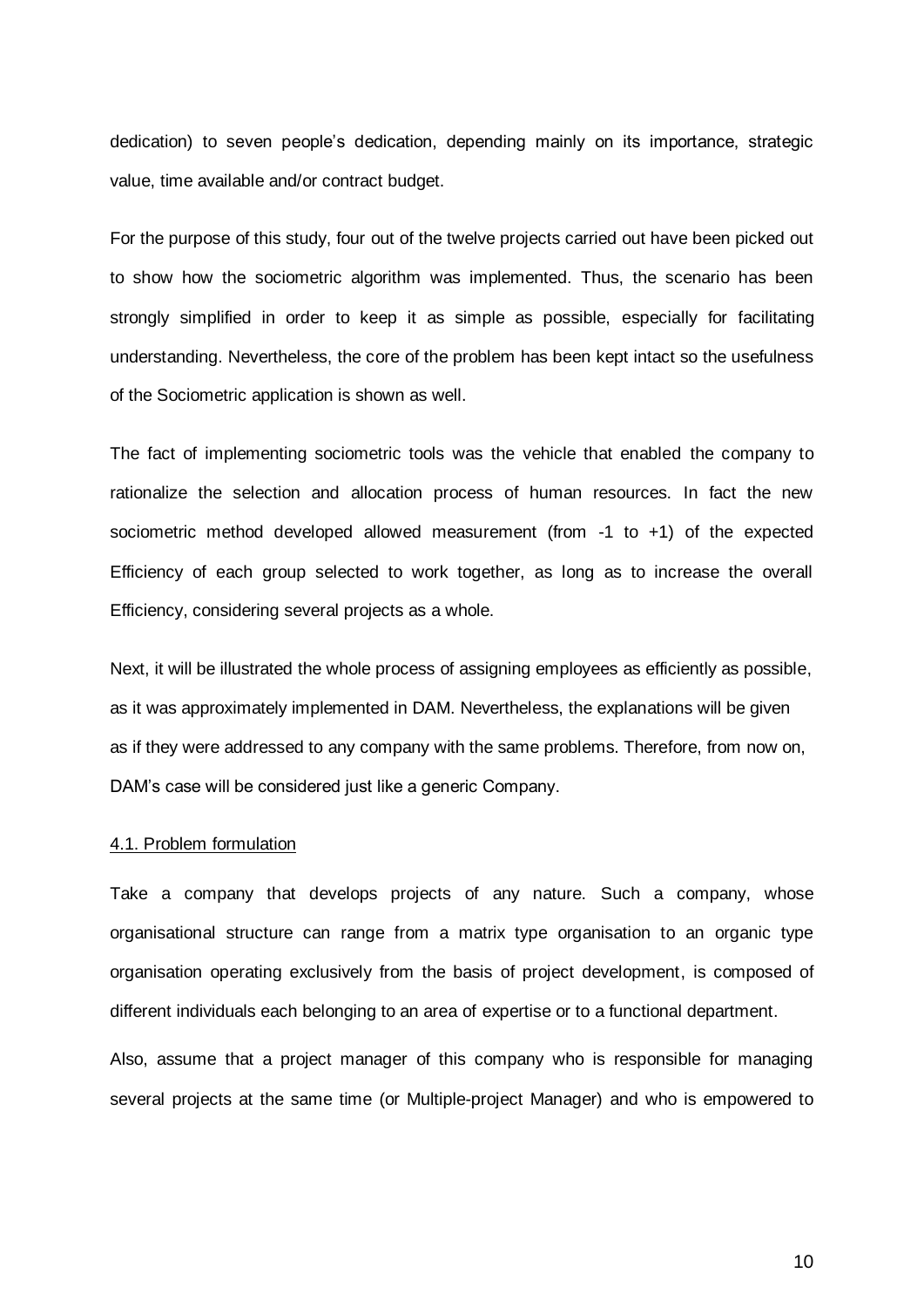choose his staff from the available employees in the company, is required to implement a number of projects that will add value to the company.

Assuming that all the employees available to the project manager have the same technical level and sufficient skills and knowledge to carry out the tasks required, the aim of this case study is to develop a human resources combination method enabling the project manager to select individuals to form work (project) groups with the highest possible overall efficiency.

Interpersonal relationships between the different employees considered as human resources are quite varied: positive, negative, and in other cases, neutral or non-existent. This problem will be solved using classic sociometric techniques combined with the calculation of matrix optimisation.

### 4.2. Nomenclature

Prior to solving this problem and for clarification purposes, the nomenclatures of the indices which will represent the various elements to be studied are as follows:

- i= 1, 2, 3, ..., n<sub>i</sub> is each employee (resource pool) within the same area of expertise or functional department. Seven people were used  $(n_i=7)$ , there were more people but they was not available at that moment.
- $j = A$ , B, C, ...,  $n_i$  are each of the areas of knowledge or functional departments of the company for which the manager is required to maximize the benefits derived from their projects. In this case study, there were four departments  $(n_i=4)$ : Construction (A), with three people; Exploitation (B), with two people; Maintenance (C), with one person; and R&D (D), with one person as well.
- $k=1, 2, 3, \ldots, n_k$  are each of the subgroups (from one or more employees who belong to one or several functional departments of the company) to be formed corresponding to the different projects which must be developed by the company and managed by the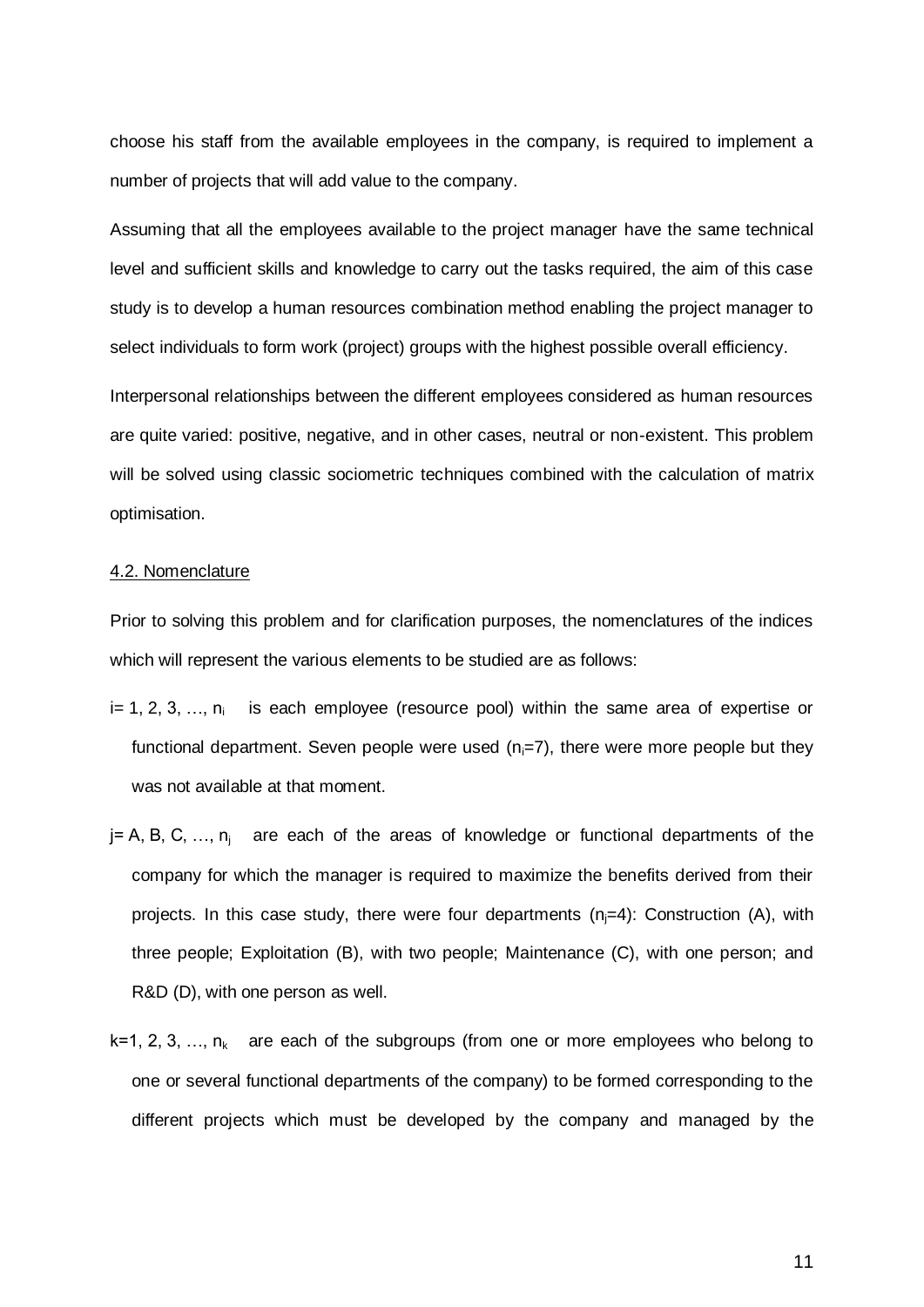manager; in principle, at the same time. In our case, four simultaneous projects ( $n_k=4$ ) were developed:  $G_1$ ,  $G_2$ ,  $G_3$  and  $G_4$ .

#### 4.3. Sociometric data collection

Assume that the project manager has the results of a relatively recent sociometric test describing the social interactions between the available staff.

If this were not the case, just as happened in DAM, it would be necessary to create such test. Literature on how to collect data regarding on the manner in which to implement sociometric techniques in professional settings is scarce. However, one such case was studied in depth (Jones, 2001). In the present case, where confidentiality is ensured throughout the process of collecting the data and its subsequent use, the approach would be as simple as asking each employee two questions:

- 1. Which workmates would you like to form a work team with?
- 2. Which workmates wouldn't you like to work with together in a team?

The sociometric matrix can then be made from the responses to the two previous questions, in which each of the employees has classified his relationship with his workmates as: positive (+1), i.e. those chosen in question 1; negative (-1), i.e., those chosen in question 2; or neutral or ignored (0), i.e. those not named in response to either of the two questions.

The most recommendable way to obtain recent and accurate data, especially in order to identify all the negative interactions, is to survey or interview each member of a work group or project in respect of their workmates when their work has been completed. In this survey or interview each individual is required to privately assess the work performance and results of each of his workmates.

If the manager were ultimately to lack such data and were to consider the possibility of obtaining it easily to be unlikely, it would be advantageous to speak to the other peer project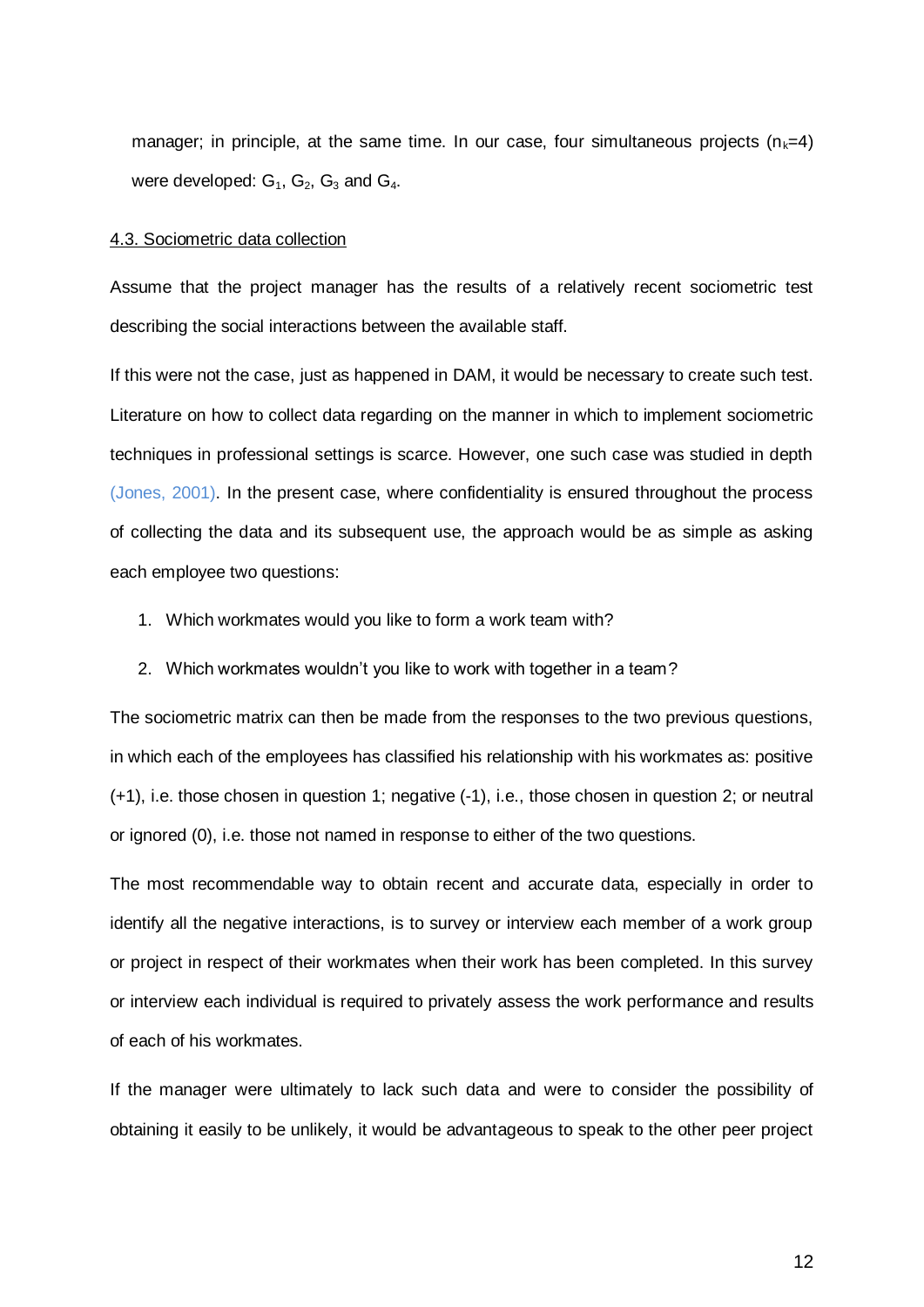managers to attempt to infer an approximate sociometric matrix, i.e. to attempt to subjectively classify the relationships between subordinates according to their project managers. Obviously, this method would be much less accurate.

#### 4.4. Pool of resources

As was previously stated, this study illustrates the process of assigning seven people  $(A_1, A_2, A_3)$ and  $A_3$ ;  $B_1$  and  $B_2$ ;  $C_1$ ; and  $D_1$ ) from four different departments (A, B, C and D) to four different and simultaneous projects  $(G_1, G_2, G_3$  and  $G_4$ ). These data with the up-to-date sociometric tests made possible the sociometric matrix (S) graphed in Table 1. Note that the left column represents the employees interviewed and the top row represents the employees whom the interviewed individuals want or do not want to work with.

### **Table 1**

Although not strictly necessary for the subsequent mathematical calculations, the main group sociometric indices Cohesion and Dissociation have been calculated, for the purpose of obtaining an improved description of the example group as a whole (see Table 2).

#### **Table 2**

#### Where:

- $n_i$ : the number of individuals making up the full group available (sum of all employees from all departments,  $n_i=7$  in this case)
- NC is the total Number of Choices (17 in this case, see Table 1).
- NRC is the Number of Reciprocal Choices (3 in this case, see Table 1 or under the diagonal in Table 2).
- $NRC<sub>max</sub>$  is the maximum number of possible reciprocal choices. It can be directly calculated from n as:  $n*(n-1)/2$  (21 in this case).

NR is the total Number of Rejections (11 in this case, see Table 1).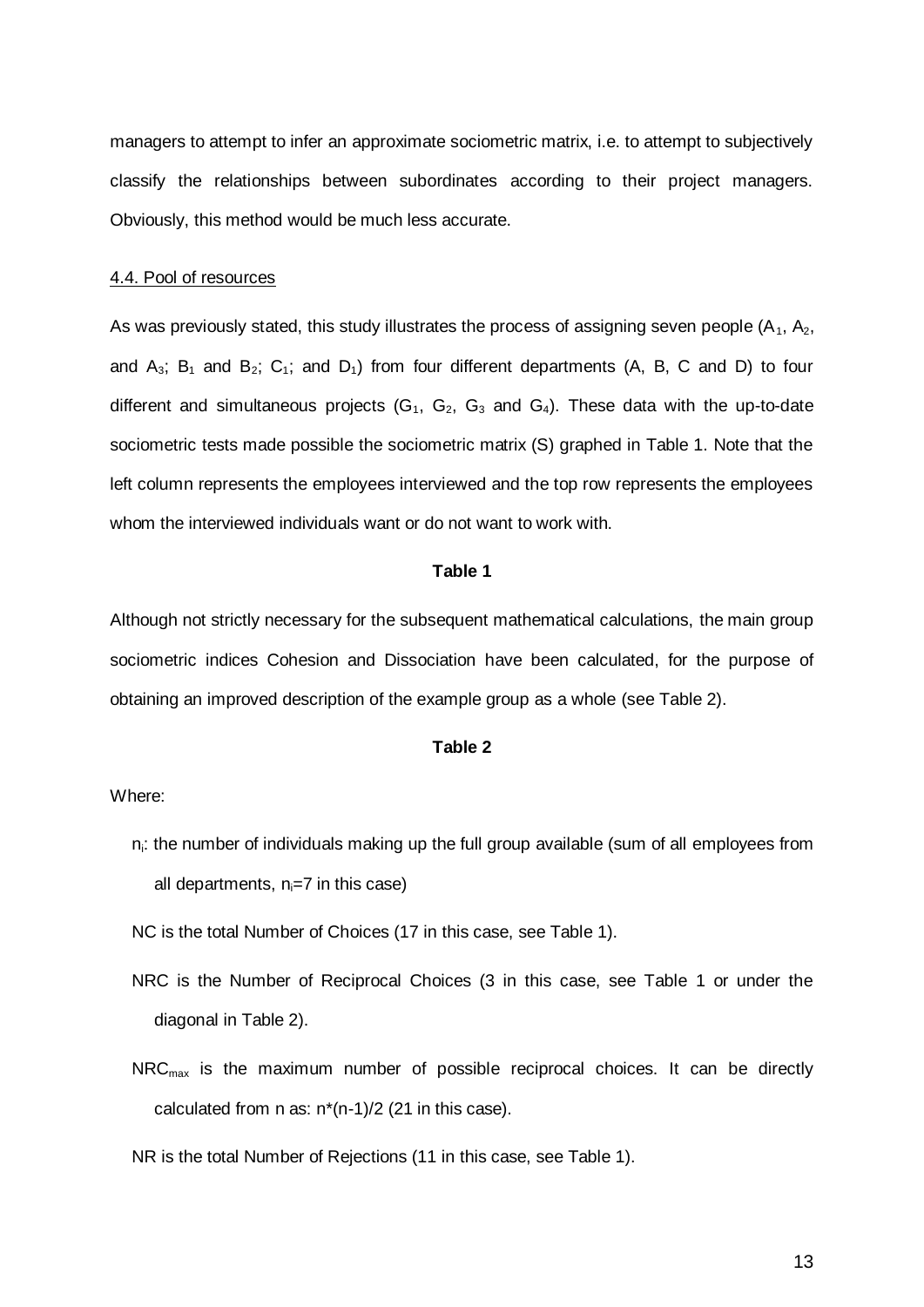- NRR is the Number of Reciprocal Rejections (2 in this case, see Table 1 or above the diagonal in Table 2).
- $NRR<sub>max</sub>$  is the maximum number of possible reciprocal rejections. Its value is always the same as  $NRC<sub>max</sub>$  (21 in this case).

Group sociometric indices:

- Cohesion: calculated as NRC/NRC $_{\text{max}}$ . Its range of values is between 0 and 1.
- Dissociation: calculated as NRR/NRR<sub>max</sub>. Its range of values is between 0 and 1.

The reciprocal rejections are represented above the diagonal and the reciprocal choices are represented under the diagonal in Table 2.

Generally, the values for both cohesion and dissociation are low, i.e. the least cohesive, although no major hostilities are evidenced. The group of available resources does not yet appear to have achieved a stable structure. This coincided with the fact that three out of the seven group members had a seniority of less than 3 months when the Sociometric algorithm was implemented in DAM.

# 4.5. Projects to be developed

The company needed to develop four projects. First it would be necessary to define how many and what kind of experts each project needs.

The project manager in charge of the supervision of the four projects estimated that the following generic staff would be required for each project:

- Project  $G_1$ : would require a group formed by 1  $A_i$ , 1  $B_i$  and 1  $C_i$
- Project  $G_2$ : would require a group formed by 1  $A_i$  and 0.5  $D_i$
- Project  $G_3$ : would require a group formed by 0.5  $A_i$ , 0.5  $B_i$  and 0.5  $D_i$
- Project  $G_4$ : would require a group formed by 0.5  $A_i$  and 0.5  $B_i$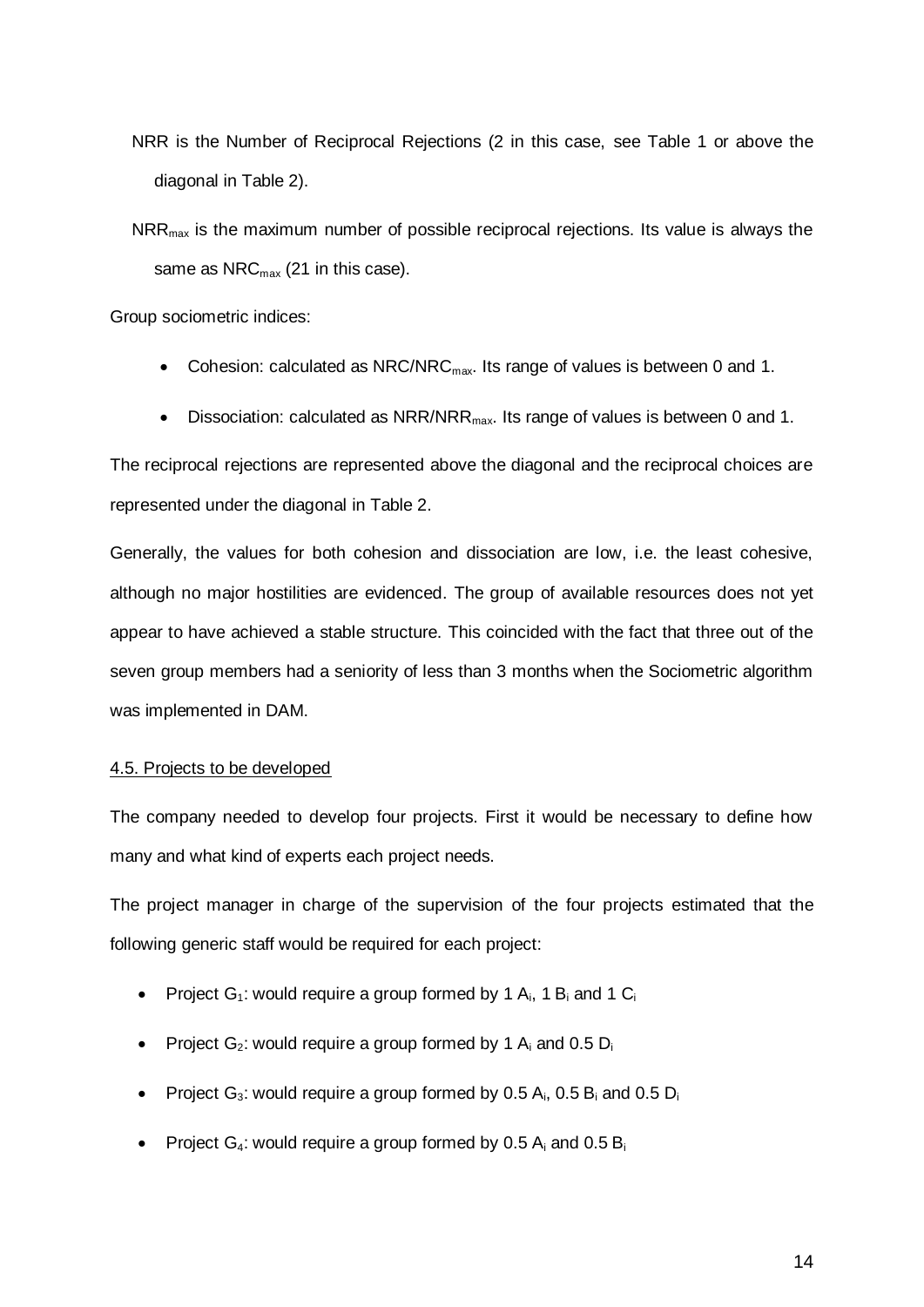As observed, given the specific needs of each project, part-time employees are allowed.

Now it would be necessary for the project manager to assign each individual to the group where he will most contribute to the development of the project, thereby maximizing overall work efficiency and complying with the self imposed staff restrictions for each project in terms of number of employees and area of expertise or department. For instance, the random assignment of staff set in Table 3 would meet the staff requirements for each project, but we would still know nothing about his real suitability.

# **Table 3**

#### 4.6. Calculation of Group efficiency and Overall Group efficiency

Hereon, the process described will exemplify and generalize a staff allocation procedure for forming groups to work on projects meant to maximise good relationships (grouping together similar members) and minimise bad relationships (not joining together antagonistic members in the same work groups).

Before implementing the calculation algorithm and in order to verify that the above distribution of employees (or any other) is the most ideal, an index must be designed for measuring the "Overall Efficiency" ( $E<sub>G</sub>$ ) of the different combinations of employees for each specific Group/Project.

One possibility would be to work simultaneously with cohesion and dissociation indices, but this would require comparing two values whose fluctuations are relatively independent. Therefore, it is to the author's understanding that it is preferable to create a new index which will be called "Efficiency" and which will be calculated in this way for each group/project, taking into account positively any choice (made or received) and negatively any rejection (also made or received), rather than only reciprocal choices and rejections (as Cohesion and Dissociation are calculated).

Then, the *Efficiency of a particular the group/project "k"* ( $E_{Gk}$ ) will be calculated as follows: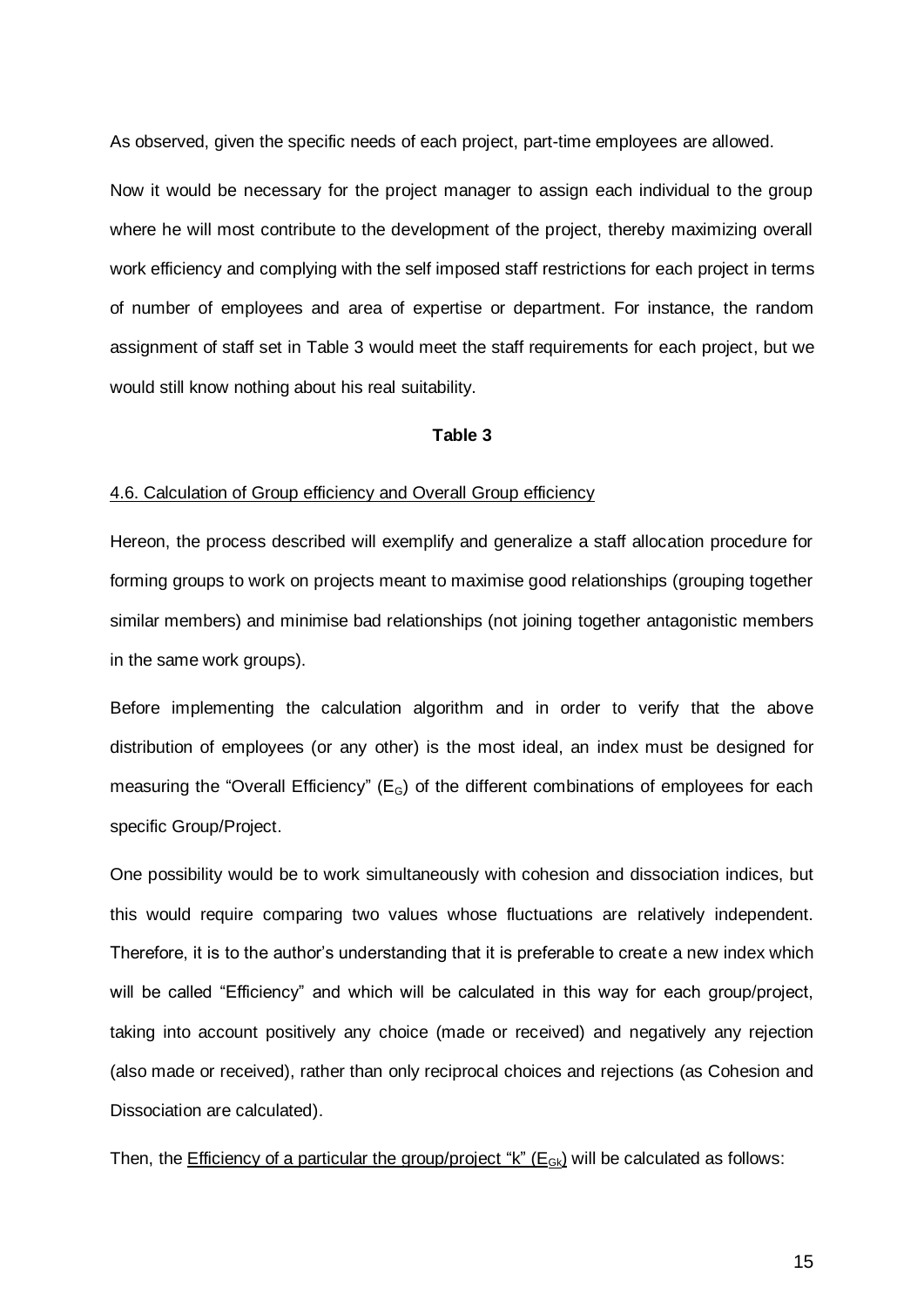$$
E_{Gk} = \frac{NC_k - NR_k}{n_{ik}}\tag{1}
$$

Where:

 $n_{ik}$ : the number of individuals composing group/project "k"

- NC<sub>k</sub>: Number of Choices made or received between all members included in group/project "k".
- $NR_k$ : Number of Rejections made or received between all members included in group/project "k".

And after calculating  $E_{Gk}$  for all groups/projects (in this case, four values for projects  $G_1$ ,  $G_2$ ,  $G_3$  and  $G_4$  are calculated), the Overall Efficiency ( $E_6$ ) for the whole of the groups/projects is the weighted sum thereof:

$$
E_G = \sum_{k=1}^{n_k} E_{Gk} \cdot W_{Gk} \quad with \quad \sum_{k=1}^{n_k} W_{Gk} = 1 \tag{2}
$$

Where  $W_{Gk}$  is the weight (importance) of each group/project.

To assign weights  $(W_{Gk})$  to each project, one or several criteria can be used. For example:

• Mathematical calculation of the  $W_{Gk}$  coefficients based on the ratio of employees assigned to each project "k" divided by the total staff available "n<sub>i</sub>" (in our case  $n_i$ =7). This is the criteria used in the case study and mathematically is expressed as:

$$
W_{Gk} = \frac{n_{ik}}{n_i} \tag{3}
$$

 Mathematical calculation based on the investment budget for each project or the ratio of expected economic returns to the total amounts.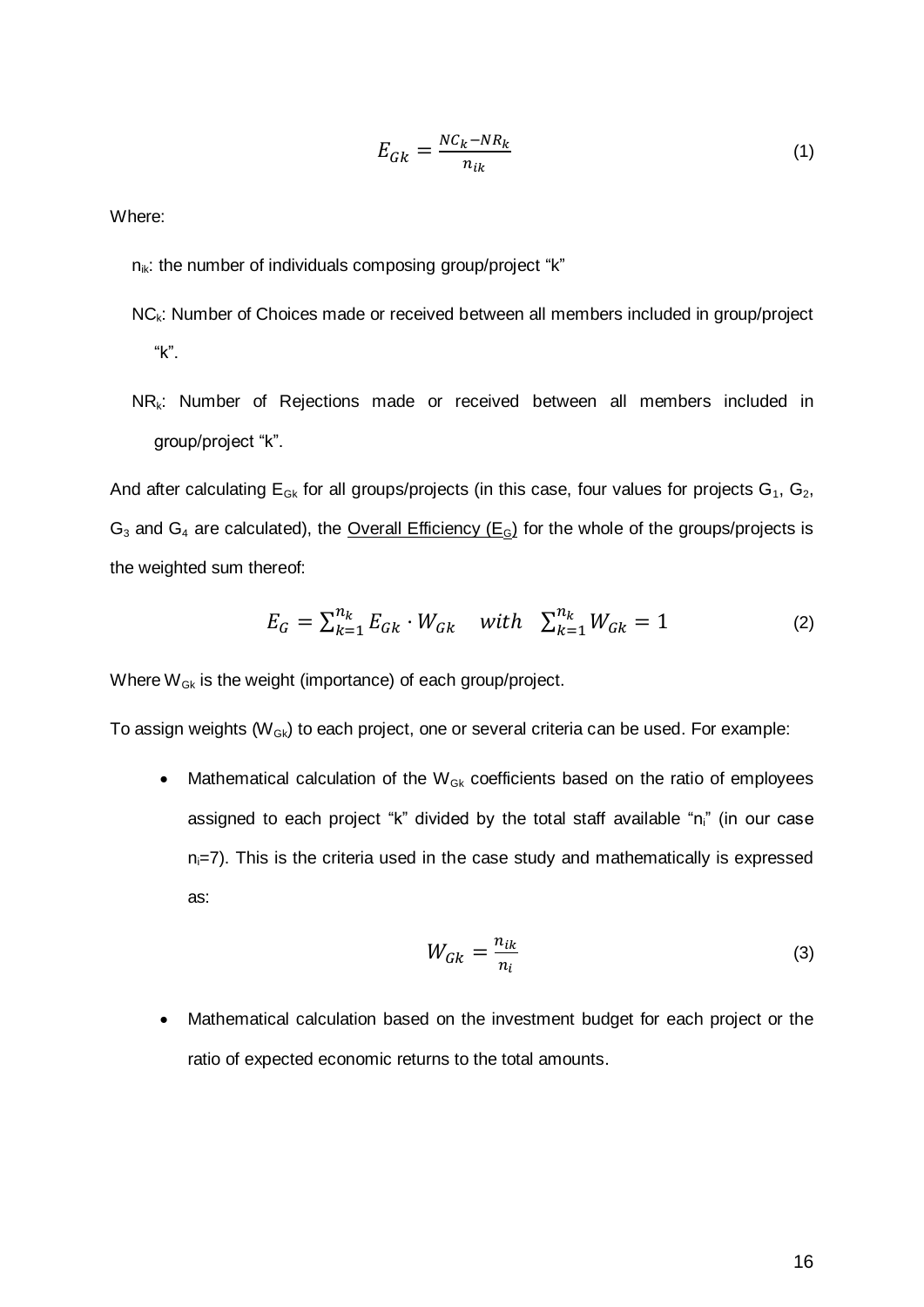Subjective assignment of weights based on the importance of each project/group, which depends on the specific strategy of the company or the restrictions of the economic, legal and social environment, etc.

In this case, the above calculations yielded the following results:

# **Table 4**

In appendix A, a detailed breakdown of the calculation of  $E_{Gk}$  coefficients is shown.

The Global Efficiency ( $E_G$ ) of the chosen combination is equal to 0.07 (the  $E_G$  can range between -1 and +1). To assure that this combination of employees would be the most ideal, no other combination could have a higher  $E_G$ .

### 4.7. Calculation of the Expansiveness and Status of the resources

The positive or negative contribution of any of the individuals in the sociometric matrix (Table 1), i.e., the amount of choices and rejections made and received, are calculated based on which of these employees will finally be fellow members in each work group/project. However, to facilitate the optimization calculations, it is necessary to create an index that describes, although generally, how much a group member from the group in full (the whole pool of resources available) contributes to Overall Efficiency.

This index, which will be called "Personal Contribution of the individual i"  $(C_i)$ , is calculated based on four of the standard individual sociometric indices (Positive expansiveness, Negative expansiveness, Positive status and Negative status) previously described taking into consideration the "n<sub>i</sub>" members of the sociometric matrix in full.

$$
C_i = \frac{Expansiveness^+ - Expansiveness^- + Status^+ - Status^-}{2}
$$
 (3a)

This index can also be mathematically expressed more simply using the following equation: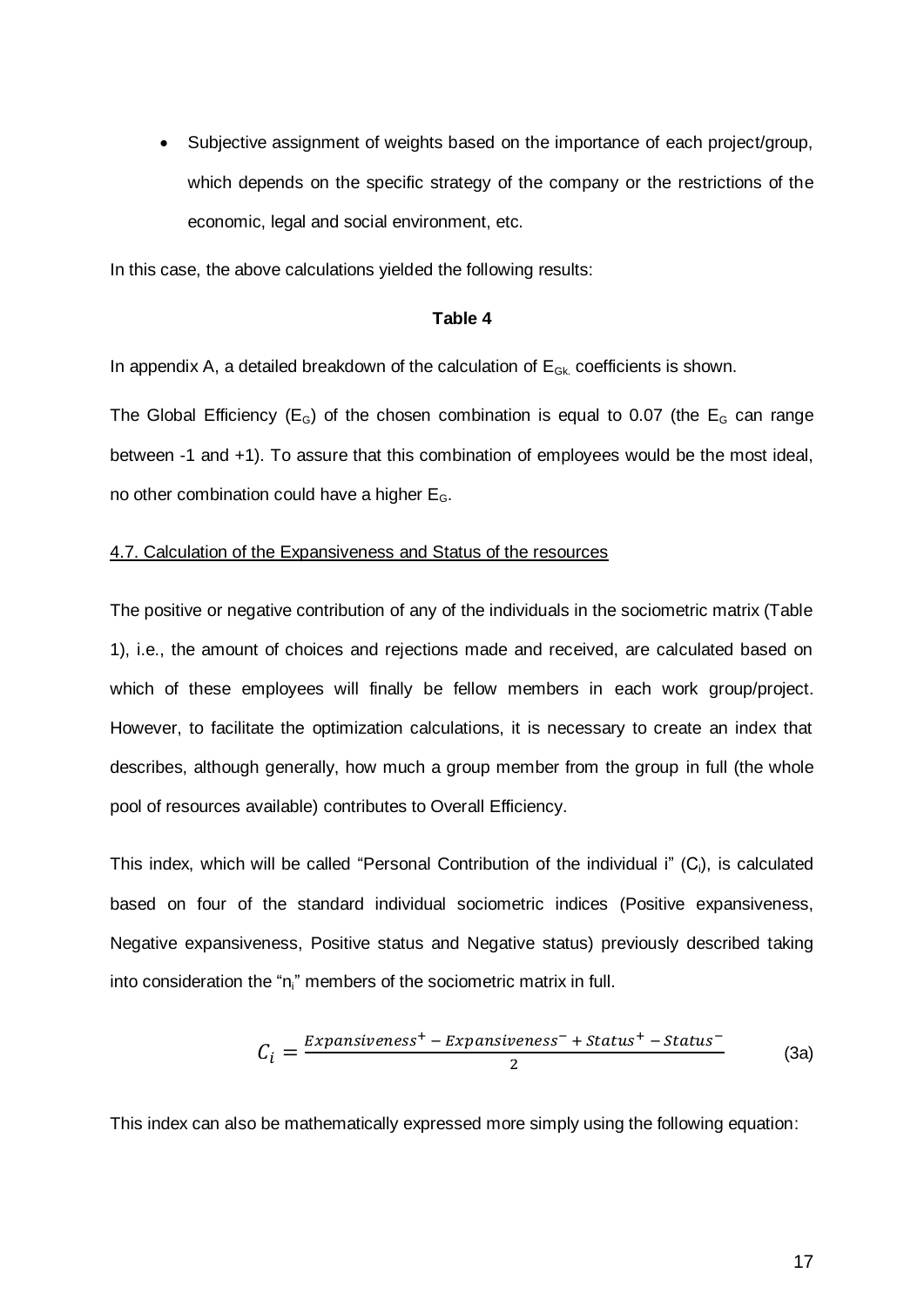$$
C_i = \frac{N C m_i - N R m_i + N C r_i - N R r_i}{2(n_i - 1)}
$$
(3b)

Where  $n_i=7$  in every calculation and:

NCm<sub>i</sub>: Number of choices made by individual/employee i.

NRmi: Number of rejections made by individual/employee i.

NCr<sub>i</sub>: Number of choices received by individual/employee i.

NRri: Number of rejections received by individual/employee i.

 $C_i$  will have values between -1 and +1, and, the higher the positive value, the greater the positive Contribution (a priori expected) made by this individual "i" on his/her future group/project. On the contrary, an individual with high negative values will be seen as "toxic" to group health as a whole, and as an individual who will decrease the value of Group efficiency  $(E_G)$  whenever he/she is not sub-combined with other sympathizer co-workers (if they exist) and kept away from non-sympathizer co-workers.

Continuing with this example, the positive expansiveness, positive status, negative expansiveness and negative status of all the members of the matrix were first calculated according to what was exposed in Section 3 (see *Individual Sociometric Indices)*:

Finally, for each group member, the positive expansiveness and status were added together, the negative expansiveness and status were subtracted and then, the sum was divided by 2 (according to equation 3a) to obtain the Contribution Indices  $(C_i)$  of all the members.

The whole calculation procedure is shown in Table 5:

# **Table 5**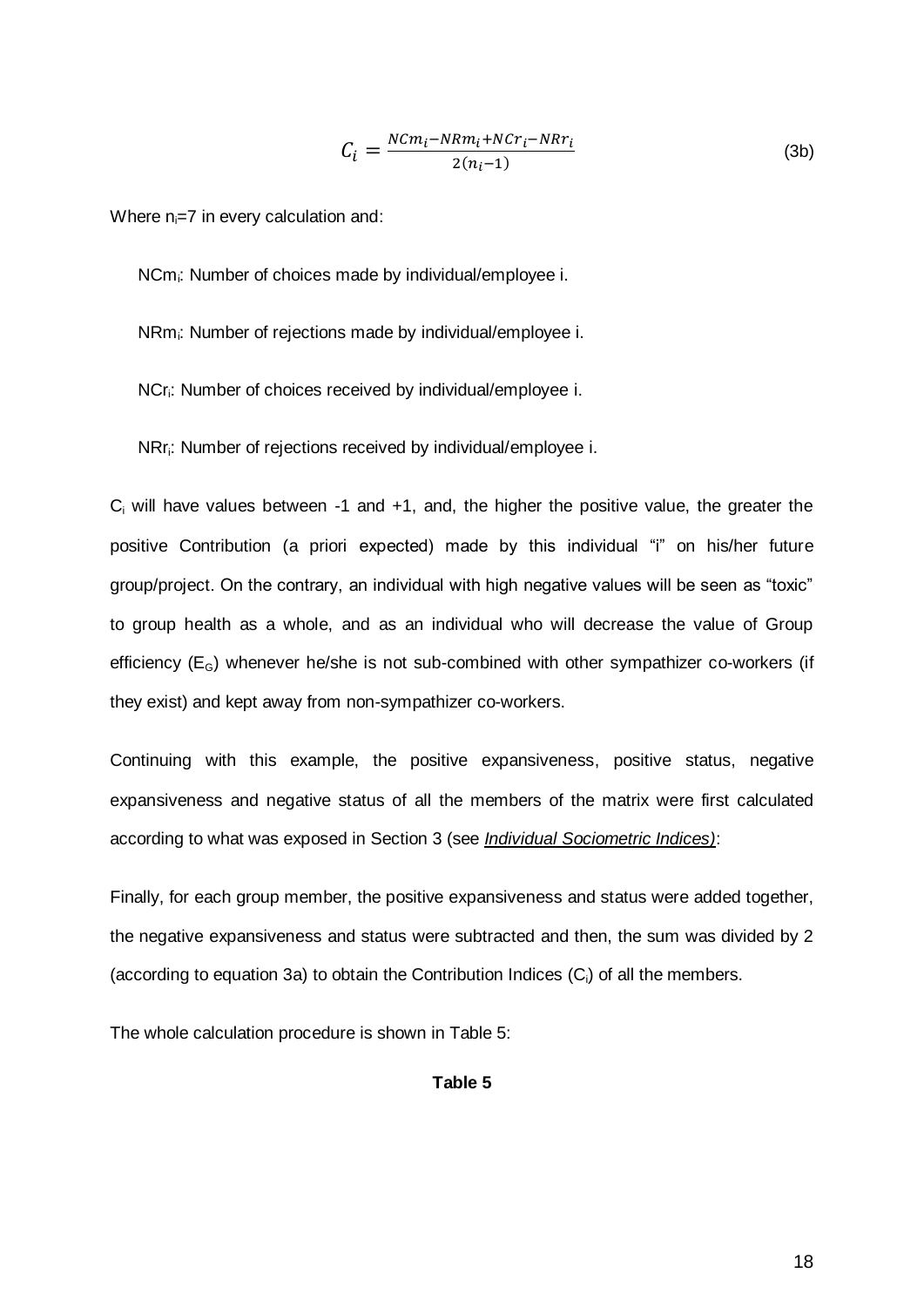In the "Ranking" column, the individuals have been be ranked by department/area of knowledge (A, B, C and D) for assignment to the different groups/projects ( $G_1$ ,  $G_2$ ,  $G_3$  and  $G_4$ ) to the extent that they contribute a greater positive environment to the group in full, that is, depending on how high its  $C_i$ -value is.

## 4.8. Results

In the case of the example, if the individuals are assigned in order from highest to lowest project weight " $W_{Gk}$ " (assignment order:  $G_1$ ,  $G_2$ ,  $G_3$  and  $G_4$ ), and group members from highest to lowest C<sub>i</sub>-values (area/department assignment order A:  $A_2$ ,  $A_1$  and  $A_3$ ; area/department B:  $B_1$  and  $B_2$ ; areas/departments C and D only have one individual so there is no need to rank them) the results are as follows:

### **Table 6**

Appendix B shows the calculations of the coefficients  $E_{Gk}$ .

It can be observed that the Overall Efficiency value  $(E_G)$  rose from 0.07 (from the first distribution proposed) to 0.29 (the current value shown in table 6). In this case, the combination finally shown is the most optimal of all the possible combinations, based on the resources and their good and bad relationships, and based on the staffing needs specified by the project managers for each of its groups/projects.

If the restrictions set by the project manager are respected, any combination of the available team members will not lead to an Overall Efficiency exceeding 29%.

The worst possible Overall Efficiency (very poor combination) where staff is distributed in another manner among the groups proposed in the example problem is -2% (this distribution of staff is shown in table 7). This result is given when the previously described optimisation criteria is applied in reverse order, that is, assigning individuals from lowest to highest  $C_i$ values to Groups/Projects from highest to lowest weight " $W_{Gk}$ ".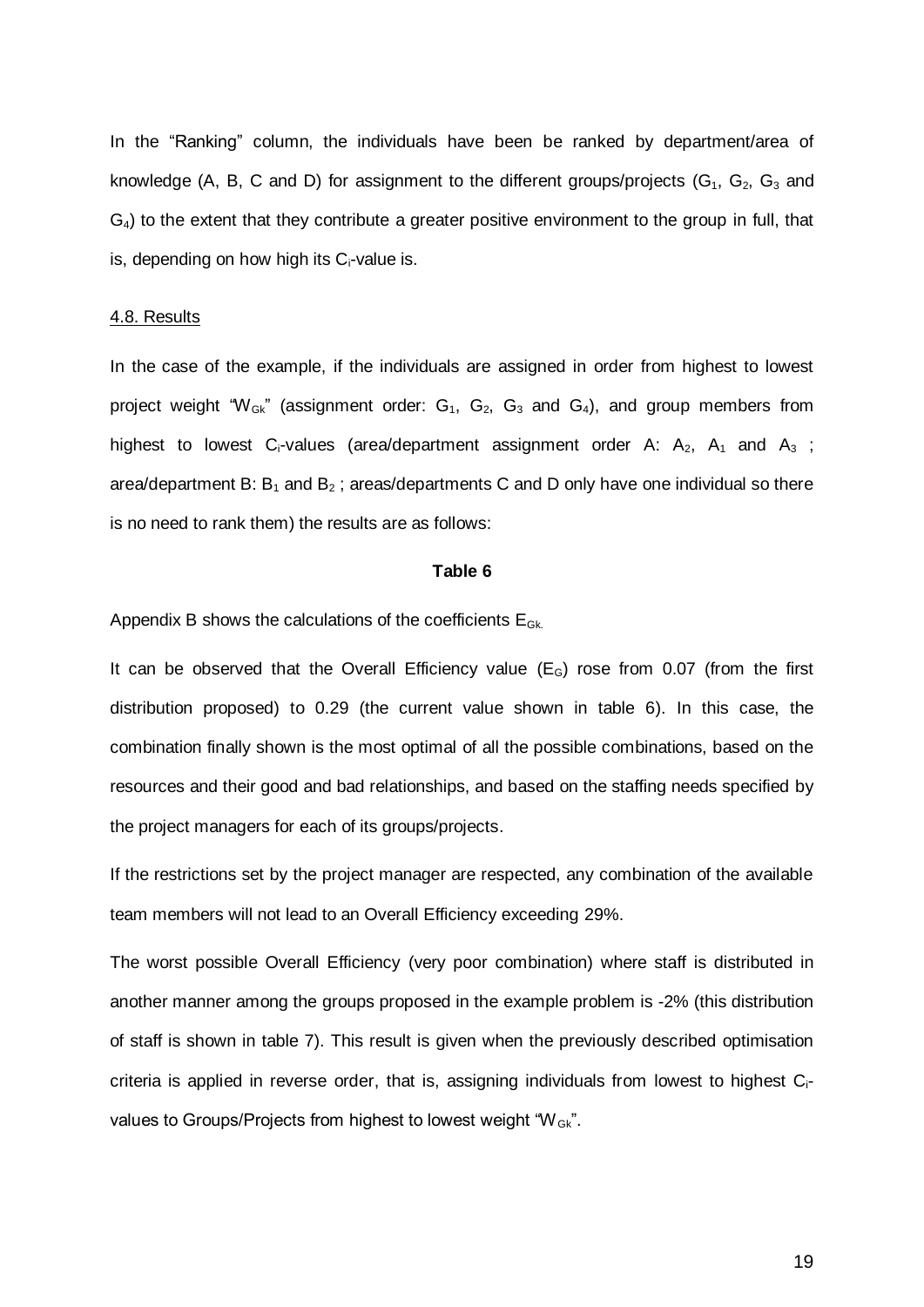#### **Table 7**

Appendix C shoes the detailed calculations of the  $E_{Gk}$  coefficients.

These results indicate that the possible combinations of staff, taking into account the restrictions of the case study, allow the groups as a whole to work with Efficiencies ranging from -2% to +29%, which is a noticeable enough difference to be sufficiently analysed.

#### **5. General calculation process**

A computer application can be programmed to make these calculations. This application will take into account the staff assignment restrictions imposed by the project manager for each group/project and will calculate all the possible permutations in a matrix similar to that of section 4.6 and Appendix A.

However, if calculations are done manually, a simple calculation process enabling an optimal solution or the solution coming closest to being optimal has to be established.

Manually calculating the large number of permutations whose calculations are needed in groups with many members and/or many areas of expertise or departments, is impossible.

For informational purposes, it should be noted that the number of permutations possible in the example being used for the 4 groups/projects to be generated is 7. However, the number of permutations depends to a large extent on how much you want the assignment to be divided among part-time employees.

Recent research has shown that companies have problems setting multi-role assignments to workers that usually lead to role conflict in multi-project environments, causing, among others, job dissatisfaction (Turner et al., 2008).

Generally speaking, assignments of less than 33% are not recommended since this would affect the performance of the employee who would have too many projects at the same time. However, where it is accepted that based on the percent of work assigned to an employee,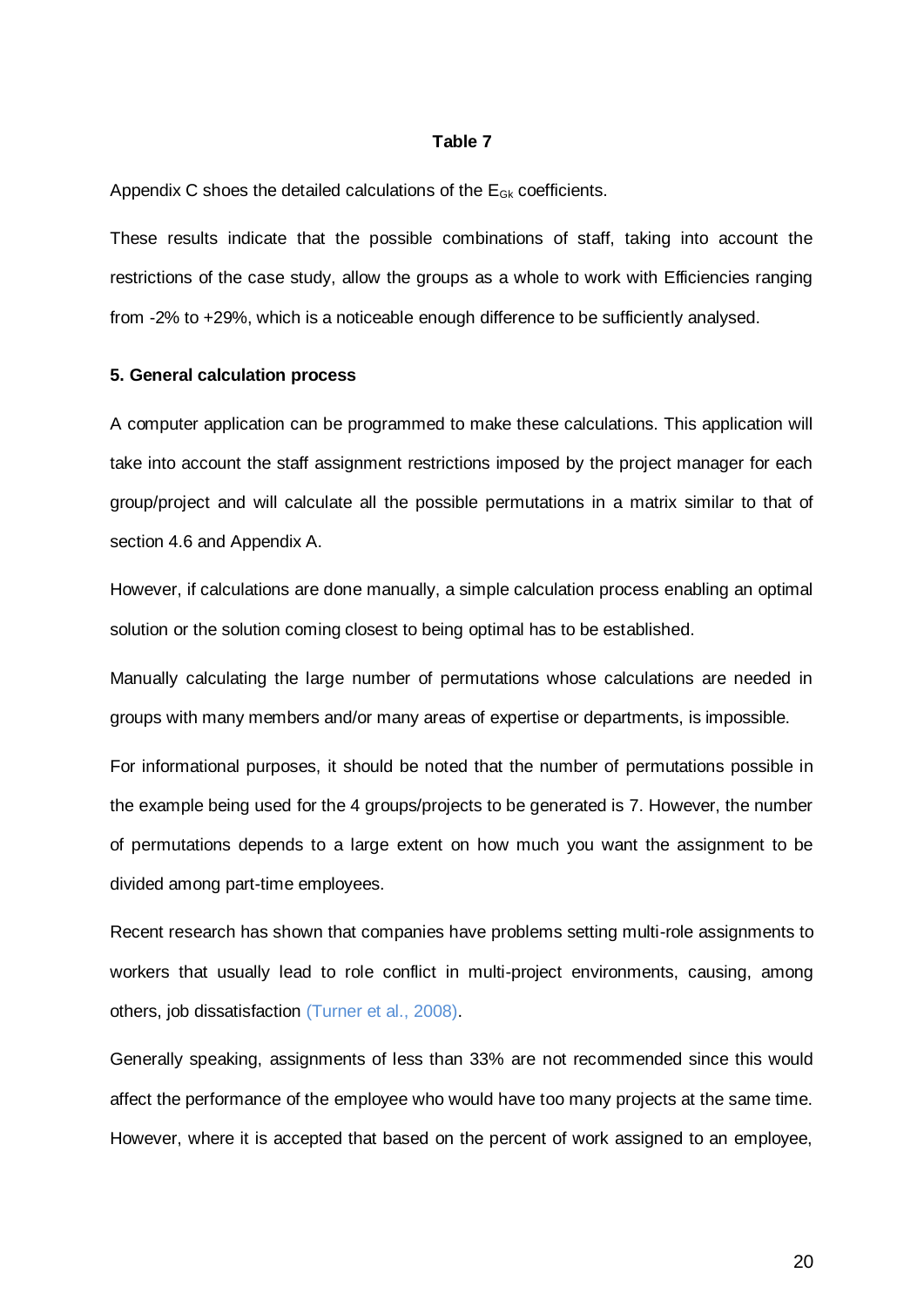he can be assigned to different projects at the same time, the number of permutations skyrockets.

Returning to the example first referred to in section 4.4, to find or limit the optimal solution easily by means of manual calculations (without a computer), the following work process should be performed:

- 1. The different groups/projects are first ranked from highest to lowest Weight ( $W_{Gk}$ ), and the staff assigned to the most important group/projects and who contribute to the highest extent to the  $E<sub>G</sub>$  are analyzed. In the example provided, the groups are already ranked in this order (from  $G_1$  to  $G_4$ ).
- 2. Within each group/project, the group members who meet the staffing requirements established by the project manager will be assigned in descending order of Contribution  $(C_i)$  until all posts are filled.

This procedure does NOT ensure that the result is optimal in all cases, especially in large groups where independent sub-groups may be formed, but it does ensure that the solution found is likely to be very close, with a very low number of calculations.

The above statement is based on the following fact: the Contribution indices  $(C_i)$  used to determine the assignment of human resources is of an overall nature for the group in full, meaning that it is calculated independently and prior to forming subgroups.

# **6. Discussion**

The calculation procedure shown develops a new way of understanding classical Sociometry, as this is one of the first occasions Sociometry is put into practice in business issues and the first time that it has been used as a proactive tool.

From now on a simple and powerful method enables any project manager to objectively decide which human resources will perform better if joining them with some other individuals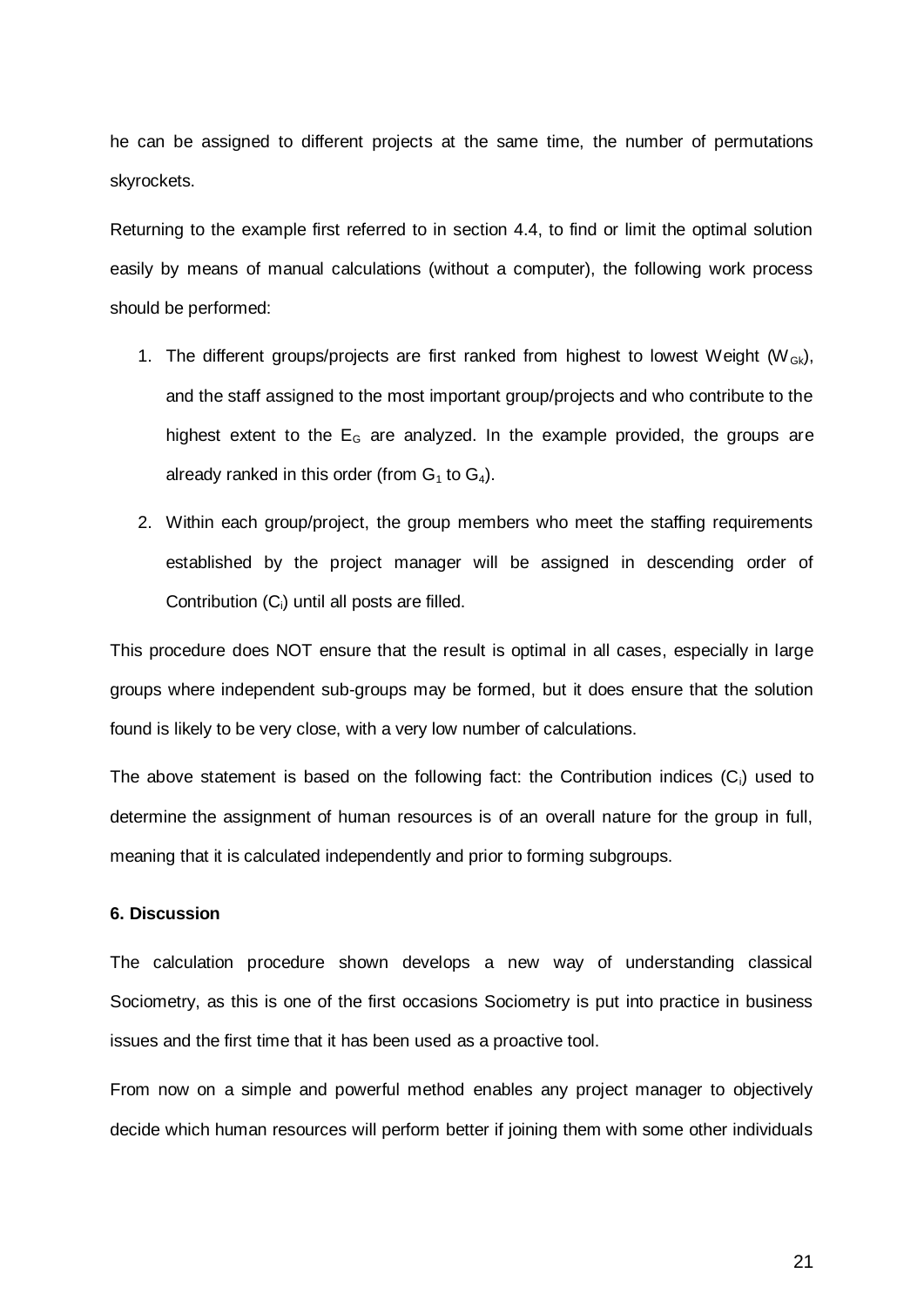from a given pool of resources from the standpoint of social interaction. That this is probably the easiest way of getting the sociometric data required and the fact that the calculations may also be done by hand are two additional advantages of this proposal.

The broad spectrum this procedure is subject to be implemented in is the same as the Sociometry itself, since it applies exactly the same theoretical principles. If there is a possibility of choosing among different potential members to form one or several teams, the method described will be valid, and then, in a given social context, an optimal outcome should be expected.

Furthermore, there is one more condition that must be fulfilled. In order to develop this method, it has been stated that the technical skills of every group member meets a sufficient level. If this is not so, teamwork might be compromised. For this reason technical requirements and capabilities will have to be reviewed before making the final decision of which resources to use.

# **7. Conclusions**

By implementing classic sociometric techniques and seeking both to maximize positive group interactions and to minimize negative group interactions, a novel mathematical calculation procedure was developed to assure that, given the need to assign staff to different work groups or projects from a team of available human resources, their combination will be as efficient as possible.

A computer application can be programmed to calculate all the possible matrix permutations, but a manual calculation procedure is proposed which is considered to be satisfactory enough and can be used by any project manager, in small and medium-sized groups.

### **References**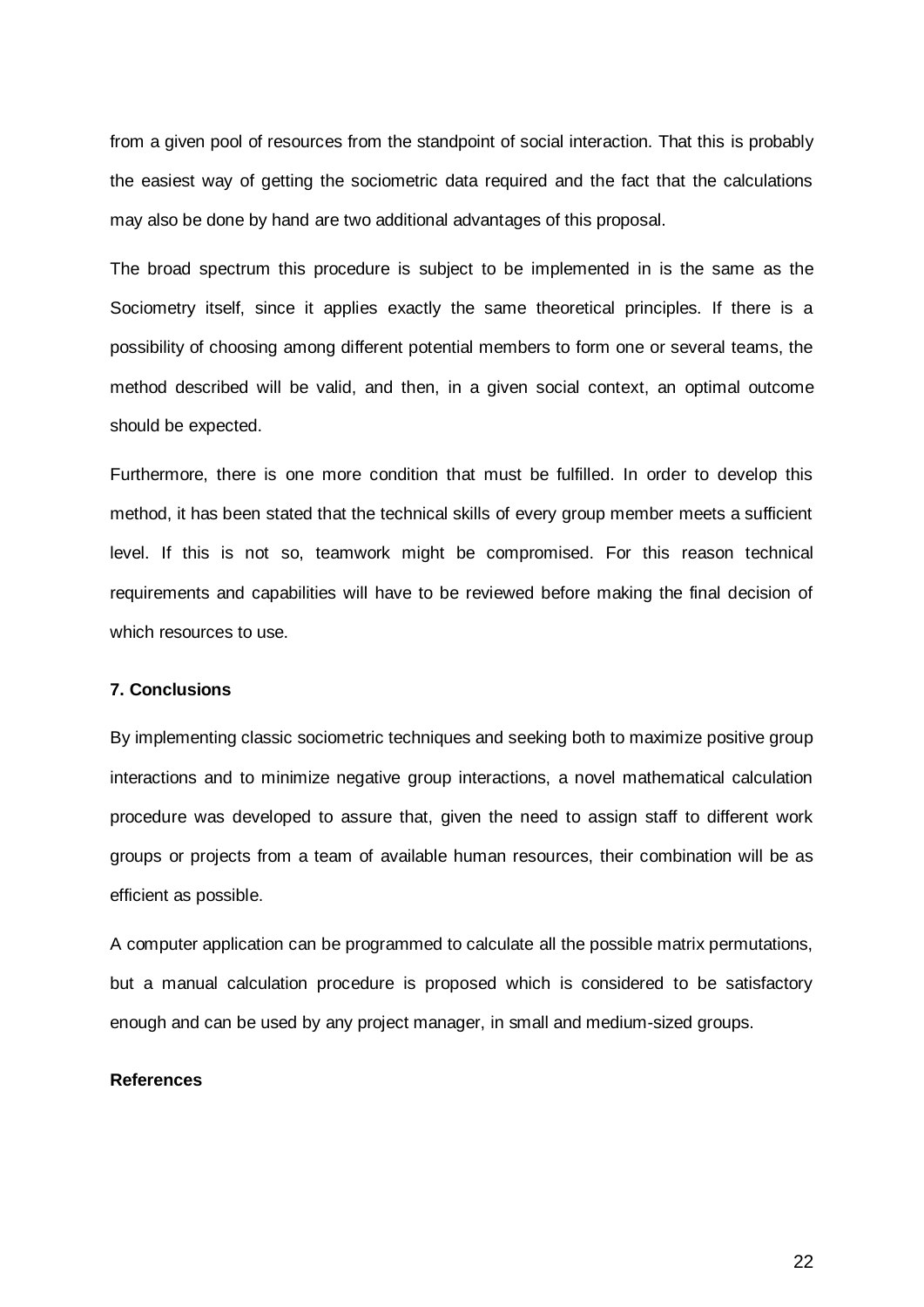Aldefer, C.P. (1987). An intergroup perspective on group dynamics. JW. Lorsch, ed. *Handbook of organizational behavior*. Prentice-Hall, Englewood Cliffs. NJ 190-222.

Andrews, M. C., Kacmar, K. M., Blakely, G. L., & Bucklew, N. S. (2008). Group Cohesion as an Enhancement to the Justice—Affective Commitment Relationship. *Group & Organization Management*, 33(6), 736 -755.

Asquin, A., Garel, G. & Picq, T. (2009) When project-based management causes distress at work. *International Journal of Project Management*. 28(2), 166-172

Baiden, B. K. & Price, A.D.F. (2011) The effect of integration on project delivery team effectiveness. *International Journal of Project Management*. 29(2), 129-136.

Beal, D. J., Cohen, R., Burke, M. J. & McLendon, C. L. (2003). Cohesion and performance in groups: A meta-analytic clarification of construct relation. *Journal of Applied Psychology*. 88: 989-1004.

Bezanilla, J.M. & Miranda, A. (2008). Validez del método sociométrico. *Alternativas en psicología*. Segunda época, Año XIII, Número 19.

Campion, M.A., Medsker, G.J., & Higgs, A.C. (1993). Relations between work group characteristics and effectiveness: implications for designing effective work groups. *Personnel Psychology*. 46: 823-847.

Cartwright, D. (1968). The nature of group cohesiveness. D. Cartwright and A. Zander, eds. *Group Dynamics: Research and Theory*, 3rd ed. Tavistock Publications. London U.K., 91-109.

Chansler, P. A., Swamidass, P. M., & Cammann, C. (2003). Self-Managing Work Teams. An empirical study of Group Cohesiveness in "Natural Work Groups" at a Harley-Davidson Motor Company Plant. *Small Group Research*, 34(1), 101 -120.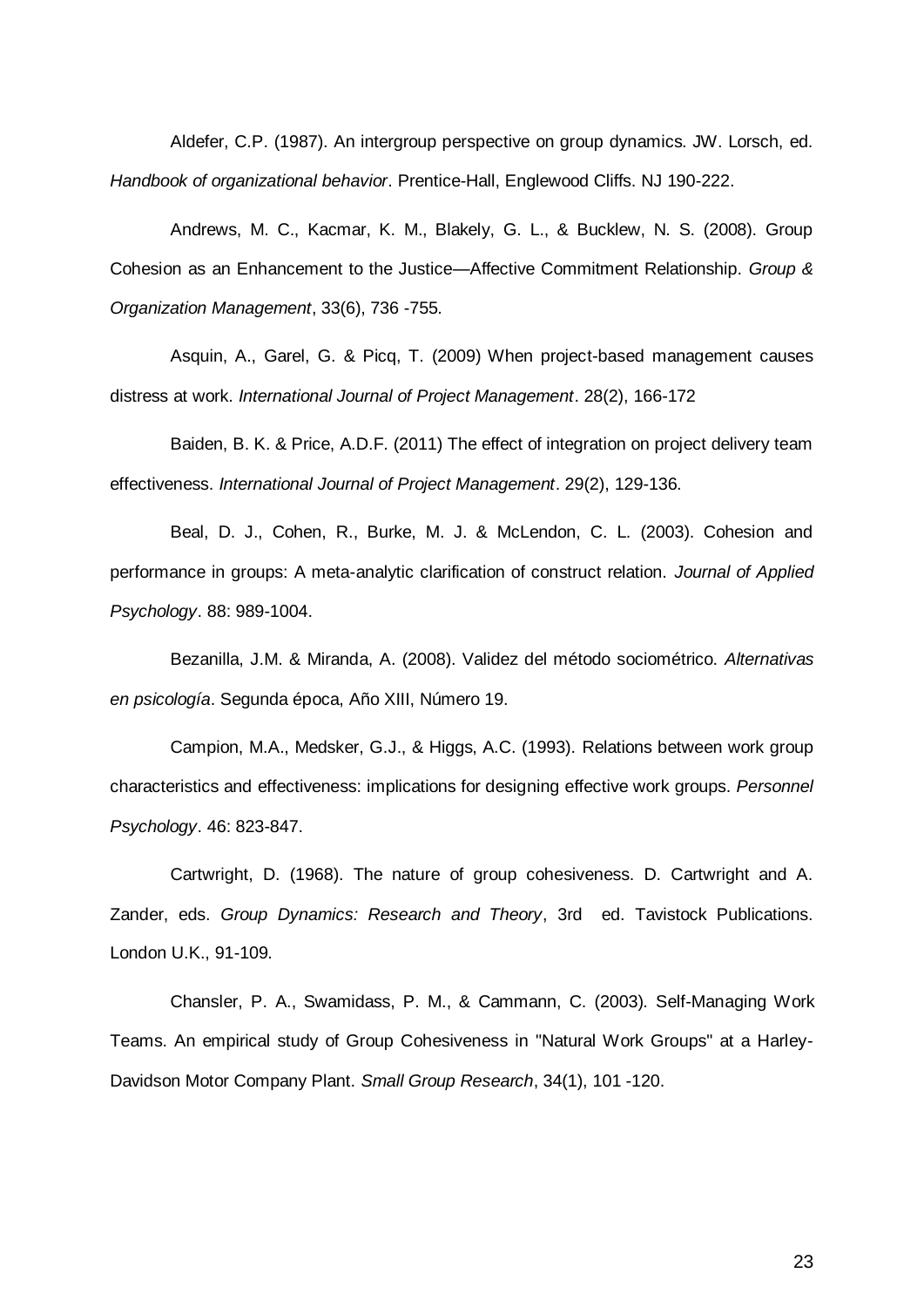Chen, S.J. & Lin, L. (2004). Modelling team member characteristics for the formation of a multifunctional team in concurrent engineering. *IEEE Transactions on Engineering Management*. 51: 111-124.

Chiocchio, F., Beaulieu, G., Boudrias, JB., Rousseau, V., Aubé, C., & Morin E.M. (2010) The Project Involvement Index, psychological distress, and psychological well-being: Comparing workers from projectized and non-projectized organizations. *International Journal of Project Management*. 28(3), 201-211.

Dean BV., Denzler DR., Watkins JJ.(1992) Multiproject staff scheduling with variable resource constraints. *IEEE Trans Eng Manage* 39: 59–72.

Dwivedula, R. & Bredillet, C.N. (2010) Profiling work motivation of project workers. *International Journal of Project Management*. 28(2), 158-165.

Eisenberg, J. (2007). Group Cohesiveness, in R. F. Baumeister & K. D. Vohs (Eds.), *Encyclopaedia of Social Psychology*, 386-388. Thousand Oaks, CA: Sage.

Ferrin, D. L., Bligh, M. C., & Kohles, J. C. (2007). Can I Trust You to Trust Me? *Group & Organization Management*, 32(4), 465 -499.

Fitzpatrick, E.L. & Askin, R.G. (2005). Forming effective worker teams with multifunctional skill requirements. *Journal of Computers & Industrial Engineering*. 48: 593–608.

Gordon, J. R., Mondy, R. W., Sharplin, A., & Premeaux, S. R. (1990). *Management and Organizational Behavior*. Boston, MA: Allyn and Bacon.

Guzzo, R.A. & Shea, G.P. (1992). Group performance and intergroup relations in organizations. M.D. Dunnette, L.M. Hough, eds. *Handbook of Industrial and Organizational Psychology*, 3rd ed. Consulting Psycologists Press, Palo Alto, CA 269-313.

Hackman, J.R. (1987). The design of work teams, JW. Lorsch, ed. *Handbook of organizational behavior.* Prentice-Hall, Englewood Cliffs. NJ 67-102.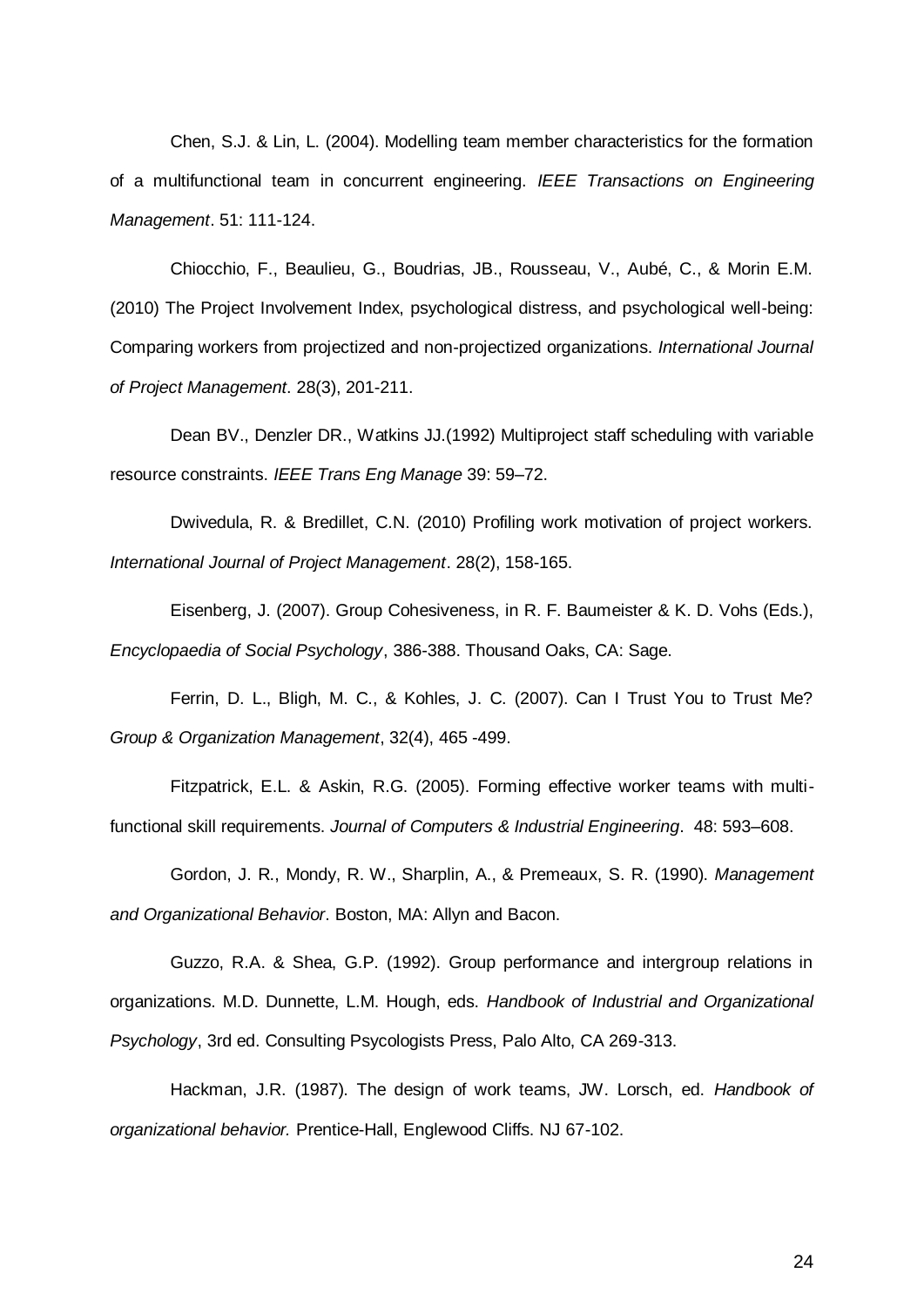Hadj-Hamou, K. & Caillaud, E. (2004). Cooperative design : A framework for a competency-based approach. *5th International Conference on Integrated Design and Manufacturing in Mechanical Engineering, IDMME'04*, University of Bath.

Hendriks M, Voeten B, Kroep L. (1999) Human resource allocation in a multi-project R&D environment: resource capacity allocation and project portfolio planning in practice. International Journal of Project Management. 17, 181–188.

Hlaoittinun, O., Bonjour, E., & Dulmet, M. (2007). A team building approach for competency development. *IEEE International Conference on Industrial Engineering and Engineering Management*. Singapur. DOI 10.1109/IEEM.2007.4419343

Hoegl, M. & Gemuenden, H.G. (2001). Teamwork quality and the success of Innovative Projects: a theoretical concept and empirical evidence. *Organization Science.* 12: 435-449.

Hollenbeck, J. H., Scott, D. & Guzzo, R. (2004). Bridging the Gap between I/O research and HR practice: improving team composition, team training and task design. *Human Resource Management*. 43: 353-366.

Huemann, M., Keegan, A. & Turner, J.R. (2007) Human resource management in the project-oriented company: A review. *International Journal of Project Management*. 25(3), 315-323.

Jones, D. (2001). Sociometry in team and Organisation development. British *Journal of Psychodrama and Sociodrama*. 16: 1.

Laslo, Z. & Goldberg, A.I. (2008) Resource allocation under uncertainty in a multiproject matrix environment: Is organizational conflict inevitable?. *International Journal of Project Management.* 26(8), 773-788.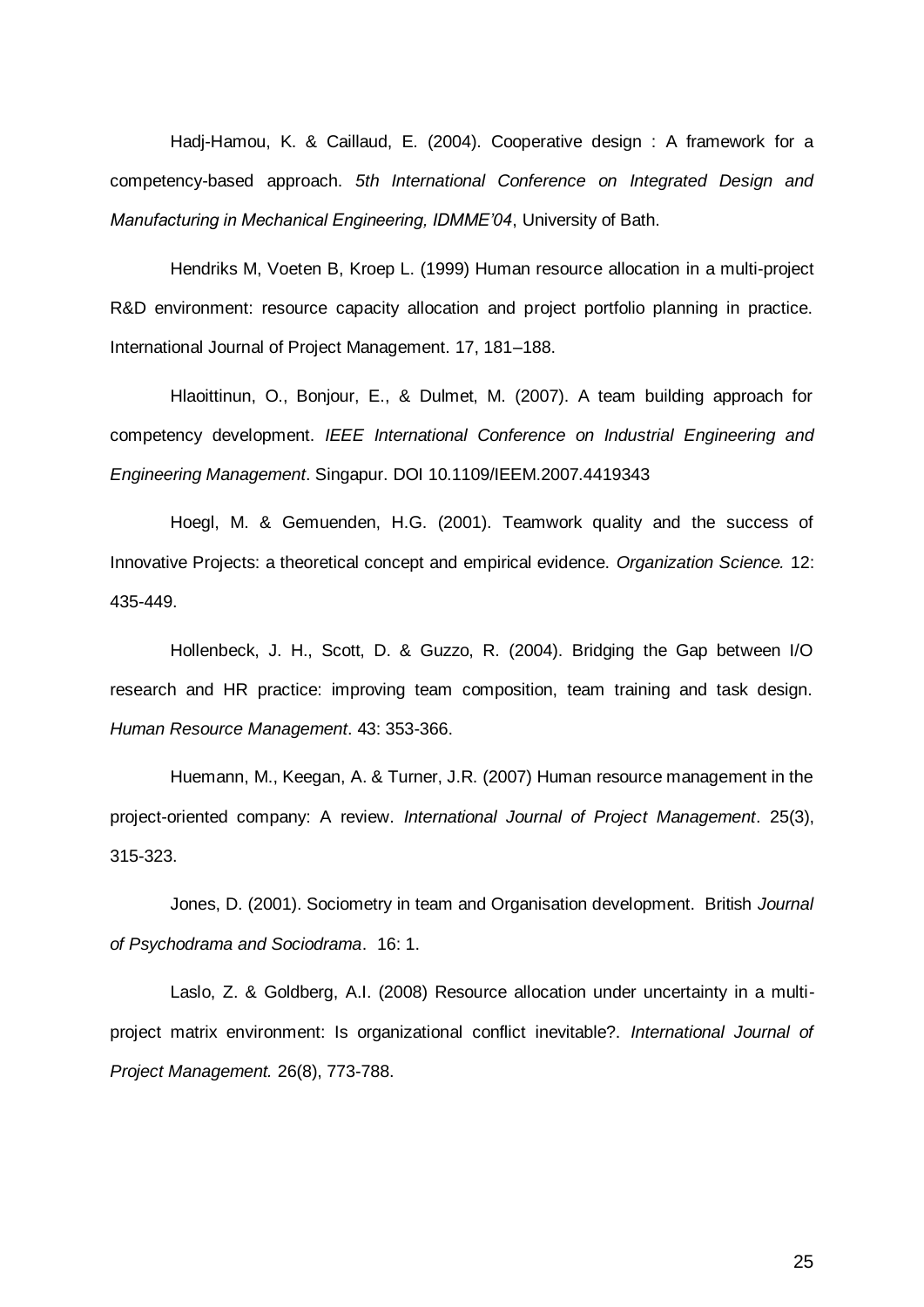Maurer, I.(2010) How to build trust in inter-organizational projects: The impact of project staffing and project rewards on the formation of trust, knowledge acquisition and product innovation. *International Journal of Project Management*. 28(7), 629-637.

Moreno, J. L. (1961). Fundamentos de la Sociometría. Buenos Aires: *Paidós*.

Morse LC., McIntosh JO., Whitehouse GE..(1996) Using combinations of heuristics to schedule activities of constrained multiple resource projects. *Project Manage Journal* 1996(1), 34–40.

Patanakul, P. & Milosevic, D. (2009) The effectiveness in managing a group of multiple projects: Factors of influence and measurement criteria. *International Journal of Project Management*. 27(3), 216-233

Piper, W., Marrache, M., Lacroix, R., Richardson, A. & Jones, B. (1983). Cohesion as a basic bond in groups. *Human Relations*. 36: 93-108.

Tong TKL. & Tam CM. (2003) Fuzzy optimisation of labour allocation by genetic algorithms. *Eng Const Archit Manag*. 10(2):146–55.

Tsai, H.T., Moskowitz, H. & Lee, L.H. (2003). Human resource selection for software development projects using Taguchi's parameter design. *European Journal of Operational Research*. 151: 167-180.

Tseng, T.L., Huang, C.C., Chu, H.W., & Gung, R.R. (2004). Novel approach to multifunctional project team formation. *International Journal of Project Management.* 22: 147–159.

Turner, R., Huemann, M. & Keegan, A. (2008) Human resource management in the project-oriented organization: Employee well-being and ethical treatment. *International Journal of Project Management*. 26(5), 577-585.

Wiendieck, G. (1992). Teamarbeit. Frese, Erich, eds. Handwoerterbuch der Organisation. *C.E. Poeschel Verlag*, Stuttgart, Germany.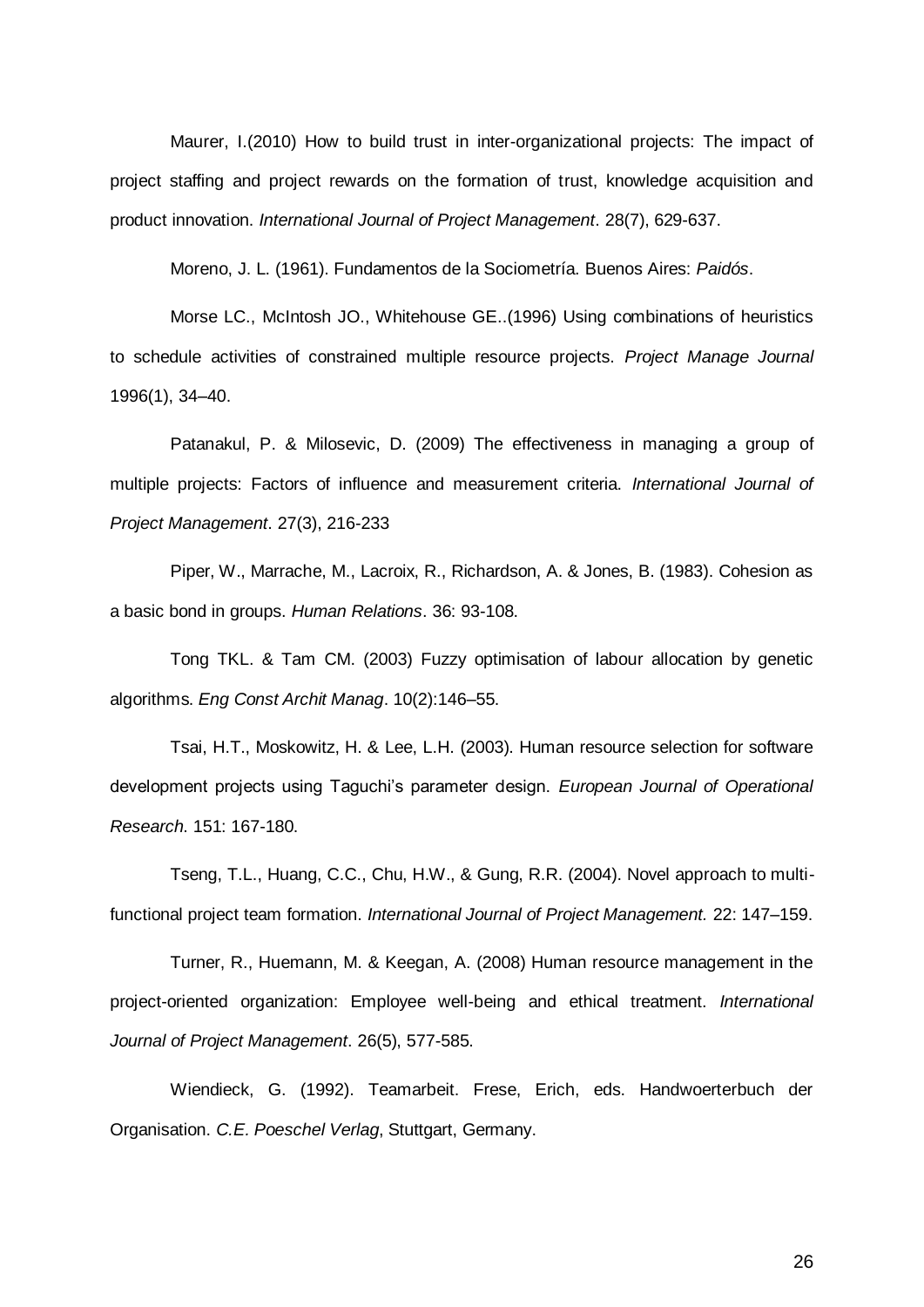Wu YK. (2007) On the manpower allocation within matrix organization: a fuzzy linear programming approach. *European Journal of Operational Research*. 183(1):384–93.

Zakarian, A. & Kusiak, A. (1999). Forming teams: an analytical approach. *IIE Transactions*. 31: 85-97.

Zwikael, O. & Unger-Aviram, E. (2010) HRM in project groups: The effect of project duration on team development effectiveness. *International Journal of Project Management*. 28(5), 413-421.

# **ACKNOWLEDGEMENTS**

We would like to thank the effort made by the Languages Centre of the Universidad Politécnica de Valencia translating this paper into English.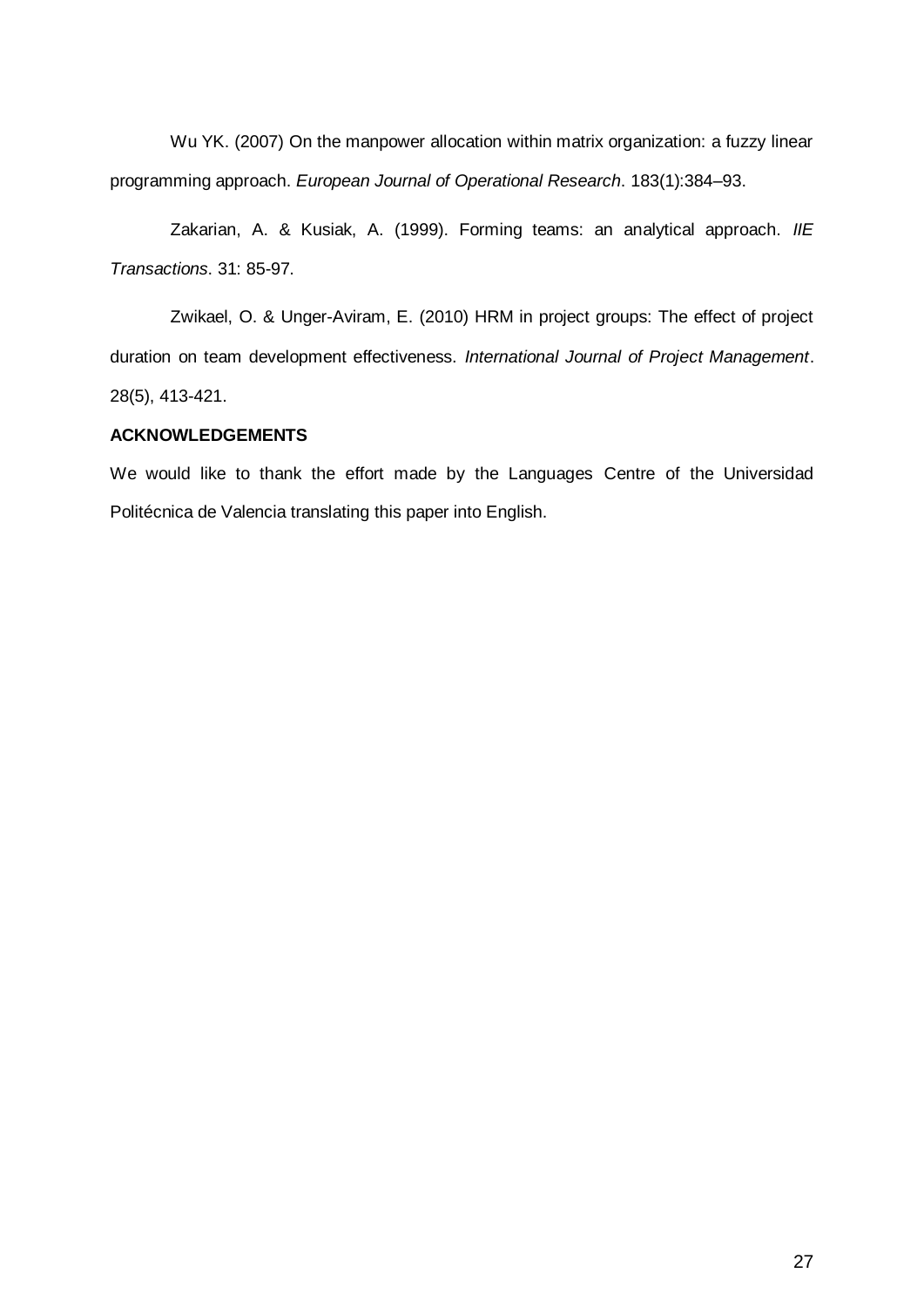| -------<br>Chosen $\blacktriangleright$ |              | A2 | B۰ | <b>B</b> <sub>2</sub> |  |
|-----------------------------------------|--------------|----|----|-----------------------|--|
| Interview ed $\blacktriangledown$       | $\mathbf{a}$ |    |    |                       |  |
| A <sub>1</sub>                          |              |    |    |                       |  |
| A2                                      |              |    |    |                       |  |
| Α3                                      |              |    |    |                       |  |
| <b>B</b> 1                              |              |    |    |                       |  |
| <b>B2</b>                               |              |    |    |                       |  |
| C1                                      |              |    |    |                       |  |
|                                         |              |    |    |                       |  |

**Table 1:** Sociometric Matrix of DAM's case study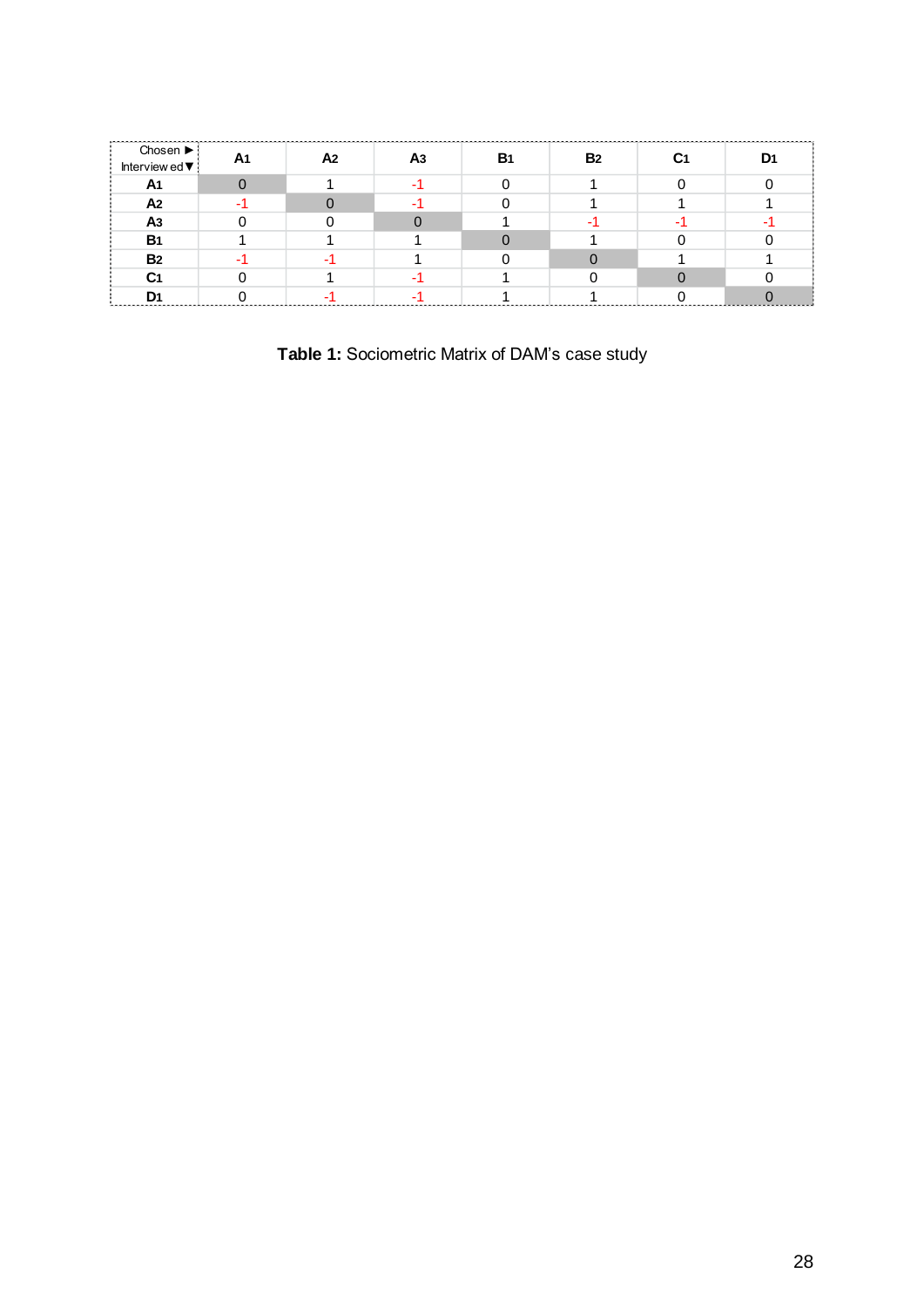|                | A2      | A <sub>3</sub> | <b>B</b> 1 | B <sub>2</sub> |                |      |
|----------------|---------|----------------|------------|----------------|----------------|------|
| А1             |         |                |            |                |                |      |
| A2             |         |                |            |                |                |      |
| A3             |         |                |            |                |                |      |
| <b>B</b> 1     |         |                |            |                |                |      |
| B <sub>2</sub> |         |                |            |                |                |      |
| C1             |         |                |            |                |                |      |
| D۱             |         |                |            |                |                |      |
|                | $NRR =$ |                | $NRRmax =$ | 21             | Dissociation = | 0.10 |
|                | $NRC =$ |                | $NRCmax =$ | 21             | $Cohesion =$   |      |

**Table 2:** Calculation of the main group sociometric indices of DAM's pool of resources' case

study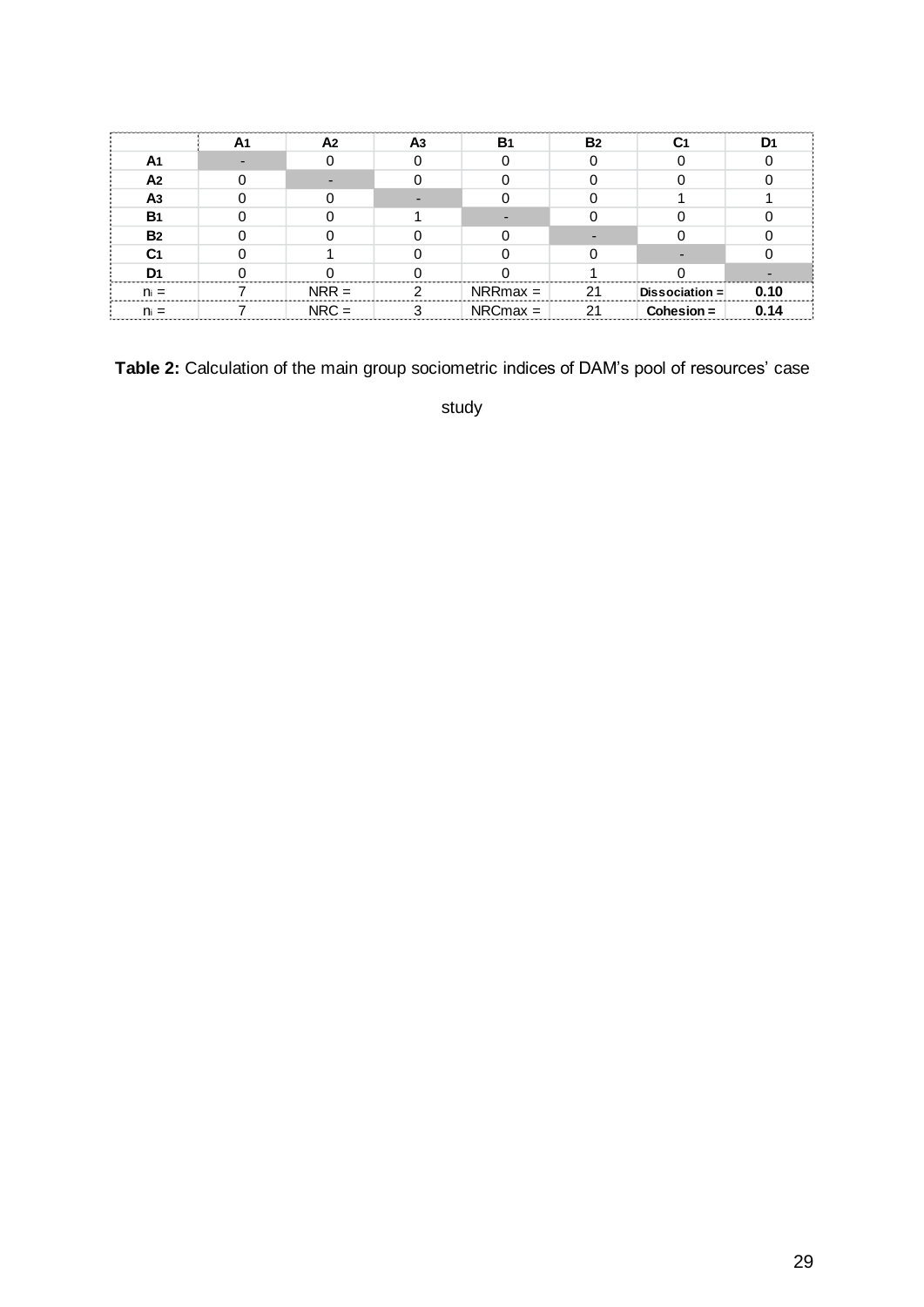|                 | G <sub>2</sub> | G <sub>3</sub> | G4  | Total |
|-----------------|----------------|----------------|-----|-------|
| A <sub>1</sub>  |                |                |     |       |
| A <sub>2</sub>  |                |                |     |       |
| $\overline{A3}$ |                | 0.5            | 0.5 |       |
| <b>B1</b>       |                | 0.5            | 0.5 |       |
| <b>B2</b>       |                |                |     |       |
| C <sub>1</sub>  |                |                |     |       |
| D <sub>1</sub>  | 0.5            | 0.5            |     |       |

**Table 3:** Random assignment of staff to the projects which were developed in the company

DAM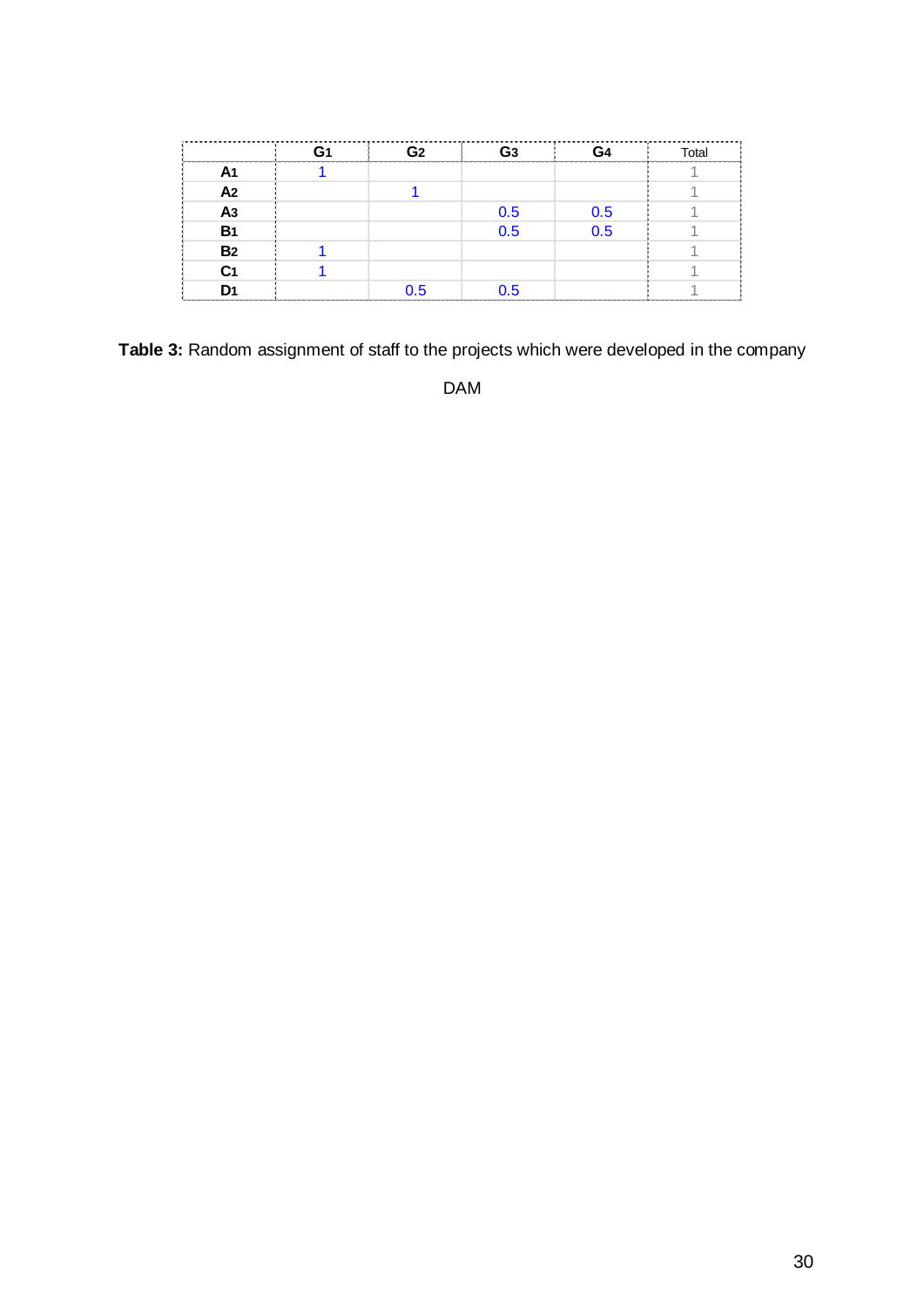|                  | G <sub>1</sub> | G <sub>2</sub> | G <sub>3</sub> | G <sub>4</sub> | Total         |
|------------------|----------------|----------------|----------------|----------------|---------------|
| A <sub>1</sub>   |                |                |                |                |               |
| A <sub>2</sub>   |                |                |                |                |               |
| A <sub>3</sub>   |                |                | 0.5            | 0.5            |               |
| <b>B</b> 1       |                |                | 0.5            | 0.5            |               |
| <b>B2</b>        |                |                |                |                |               |
| C <sub>1</sub>   |                |                |                |                |               |
| D <sub>1</sub>   |                | 0.5            | 0.5            |                |               |
| nik              | 3              | $1.5\,$        | 1.5            |                |               |
| <b>WGK</b>       | 0.43           | 0.21           | 0.21           | 0.14           |               |
| EGK (appendix A) | 0.17           | 0.00           | 0.00           | 0.00           | $EG = \nabla$ |
| EGk*WGk          | 0.07           | 0.00           | 0.00           | 0.00           | 0.07          |

Table 4: Calculation of Groups' Efficiency (E<sub>Gk</sub>) and Overall Efficiency (E<sub>G</sub>) based on the random assignment of staff (according to Table 3) to the projects to be developed in the case study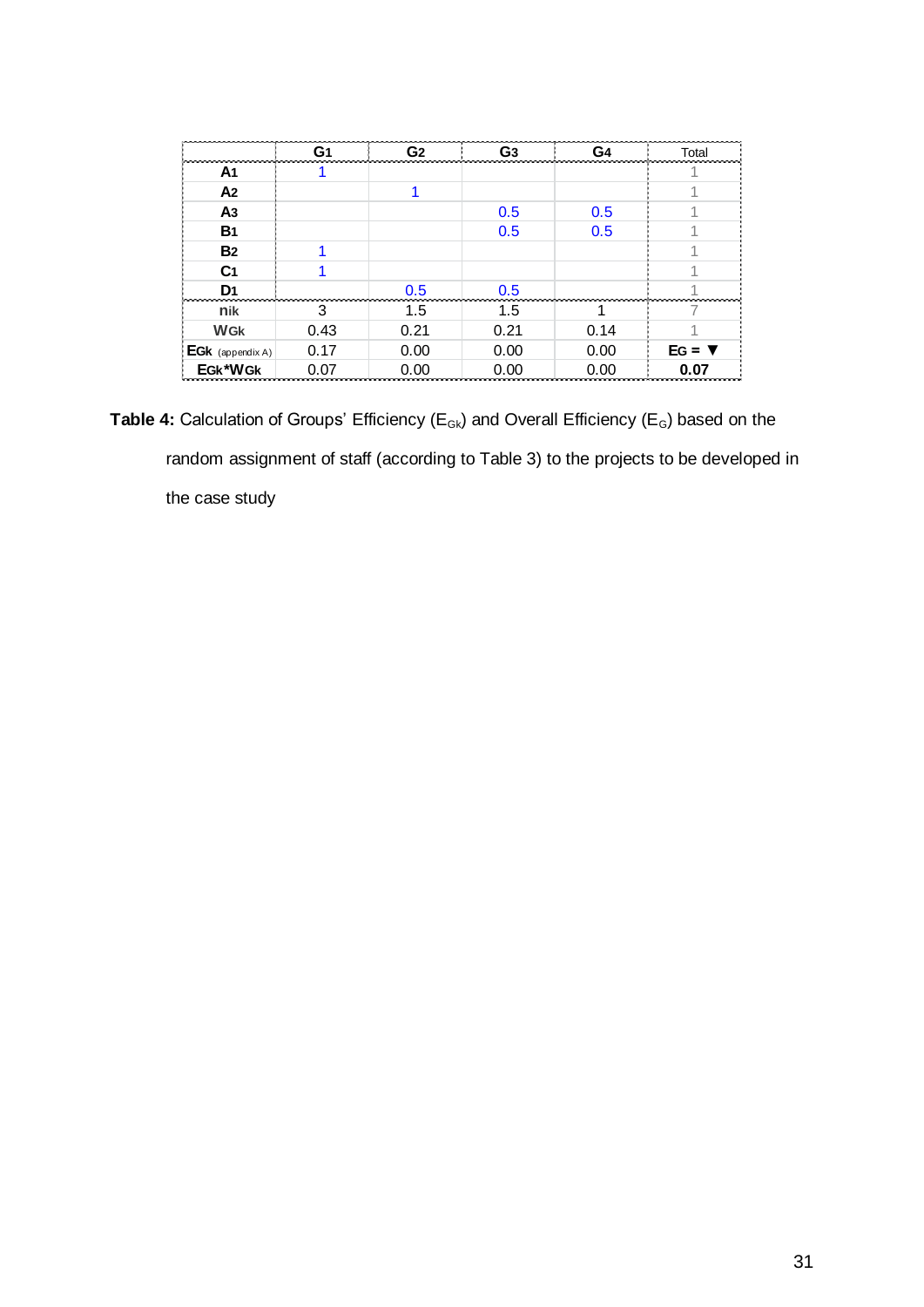| Choices           | A <sub>1</sub> | A2             | A3             | <b>B1</b>    | <b>B2</b>      | C <sub>1</sub> | D <sub>1</sub> | <b>NCmi</b>    | Expansiv. +    |
|-------------------|----------------|----------------|----------------|--------------|----------------|----------------|----------------|----------------|----------------|
| A1                | 0              | 1              | 0              | 0            | 1              | 0              | 0              | 2              | 0.33           |
| A <sub>2</sub>    | 0              | $\mathbf{0}$   | $\mathbf 0$    | 0            | 1              | 1              | 1              | 3              | 0.50           |
| A <sub>3</sub>    | $\mathbf 0$    | $\mathbf 0$    | $\mathbf{0}$   |              | $\mathbf 0$    | $\mathbf 0$    | 0              |                | 0.17           |
| <b>B1</b>         | 1              | 1              | 1              | $\mathbf{0}$ | 1              | 0              | 0              | 4              | 0.67           |
| <b>B2</b>         | 0              | $\mathbf 0$    | $\mathbf{1}$   | 0            | $\overline{0}$ | 1              | 1              | 3              | 0.50           |
| C <sub>1</sub>    | 0              |                | $\overline{0}$ |              | 0              | $\mathbf 0$    | 0              | $\overline{2}$ | 0.33           |
| D <sub>1</sub>    | 0              | $\mathbf 0$    | $\mathbf 0$    |              | 1              | $\mathbf 0$    | $\mathbf 0$    | $\overline{2}$ | 0.33           |
| <b>NCri</b>       | 1              | 3              | 2              | 3            | 4              | 2              | 2              |                |                |
| Status +          | 0.17           | 0.50           | 0.33           | 0.50         | 0.67           | 0.33           | 0.33           | $n =$          | $\overline{7}$ |
|                   |                |                |                |              |                |                |                |                |                |
| <b>Rejections</b> | A <sub>1</sub> | A <sub>2</sub> | A <sub>3</sub> | <b>B1</b>    | <b>B2</b>      | C <sub>1</sub> | D <sub>1</sub> | <b>NRmi</b>    | Expansiv.      |
| A <sub>1</sub>    | $\mathbf{0}$   | $\mathbf 0$    | 1              | $\mathbf 0$  | 0              | $\mathbf 0$    | $\mathbf 0$    |                | 0.17           |
| A <sub>2</sub>    | 1              | $\mathbf{0}$   | 1              | $\mathbf 0$  | 0              | 0              | 0              | $\overline{c}$ | 0.33           |
| A <sub>3</sub>    | $\mathbf 0$    | $\mathbf 0$    | $\mathbf{0}$   | $\mathbf 0$  | $\mathbf{1}$   | $\mathbf{1}$   | 1              | 3              | 0.50           |
| <b>B1</b>         | 0              | 0              | 0              | $\mathbf 0$  | 0              | $\mathbf 0$    | 0              | 0              | 0.00           |
| <b>B2</b>         | 1              | 1              | 0              | 0            | $\mathbf 0$    | 0              | 0              | $\overline{2}$ | 0.33           |
| C <sub>1</sub>    | 0              | $\Omega$       | 1              | $\Omega$     | $\mathbf 0$    | $\Omega$       | 0              |                | 0.17           |
| D <sub>1</sub>    | 0              |                | 1              | 0            | 0              | 0              | 0              | $\overline{2}$ | 0.33           |
| <b>NRri</b>       | $\overline{2}$ | 2              | $\overline{4}$ | $\Omega$     | $\mathbf{1}$   | $\mathbf{1}$   | 1              |                |                |
| Status -          | 0.33           | 0.33           | 0.67           | 0.00         | 0.17           | 0.17           | 0.17           | $n =$          | $\overline{7}$ |
|                   |                |                |                |              |                |                |                |                |                |
| Group member      | Expansiv. +    | Expansiv. -    | Status +       | Status -     | Ci             | Ranking        |                |                |                |
| A <sub>1</sub>    | 0.33           | 0.17           | 0.17           | 0.33         | 0.00           | 2              |                |                |                |
| A <sub>2</sub>    | 0.50           | 0.33           | 0.50           | 0.33         | 0.17           | 1              |                |                |                |
| A <sub>3</sub>    | 0.17           | 0.50           | 0.33           | 0.67         | $-0.34$        | 3              |                |                |                |
| <b>B1</b>         | 0.67           | 0.00           | 0.50           | 0.00         | 0.58           | 1              |                |                |                |
| <b>B2</b>         | 0.50           | 0.33           | 0.67           | 0.17         | 0.33           | 2              |                |                |                |
| C <sub>1</sub>    | 0.33           | 0.17           | 0.33           | 0.17         | 0.16           |                |                |                |                |
| D1                | 0.33           | 0.33           | 0.33           | 0.17         | 0.08           |                |                |                |                |

**Table 5:** Calculations of Positive and Negative Expansiveness, Positive and Negative Status Contribution Indices of each group member available as a resource in the case study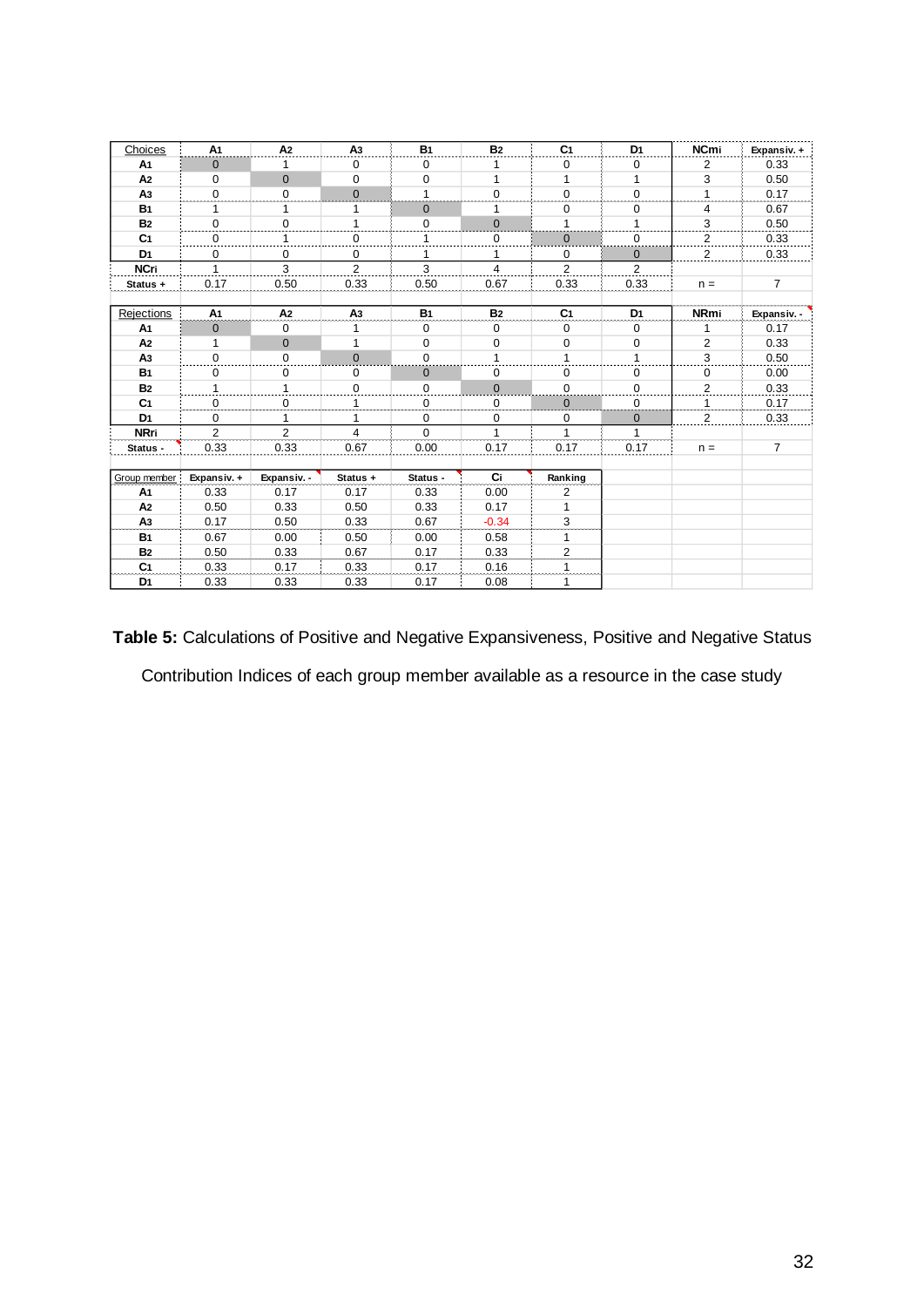|                  | G1   | G <sub>2</sub> | G <sub>3</sub> | G <sub>4</sub> | Total         |
|------------------|------|----------------|----------------|----------------|---------------|
| A <sub>1</sub>   |      |                |                |                |               |
| A <sub>2</sub>   |      |                |                |                |               |
| A <sub>3</sub>   |      |                | 0.5            | 0.5            |               |
| <b>B</b> 1       |      |                |                |                |               |
| <b>B2</b>        |      |                | 0.5            | 0.5            |               |
| C <sub>1</sub>   | 1    |                |                |                |               |
| D <sub>1</sub>   |      | 0.5            | 0.5            |                |               |
| nik              | 3    | 1.5            | 1.5            | 1              |               |
| <b>WGK</b>       | 0.43 | 0.21           | 0.21           | 0.14           |               |
| EGk (appendix B) | 0.67 | 0.00           | 0.00           | 0.00           | $EG = \nabla$ |
| EGk*WGk          | 0.29 | 0.00           | 0.00           | 0.00           | 0.29          |

Table 6: Optimal solution. Calculation of Groups' (E<sub>Gk</sub>) and Overall Efficiency (E<sub>G</sub>) based on the assignment of staff to the projects to be developed in the case study according to their assignment in decreasing order of Contribution Coefficients (Ci) and decreasing order of

Weight factors  $(W_{Gk})$ .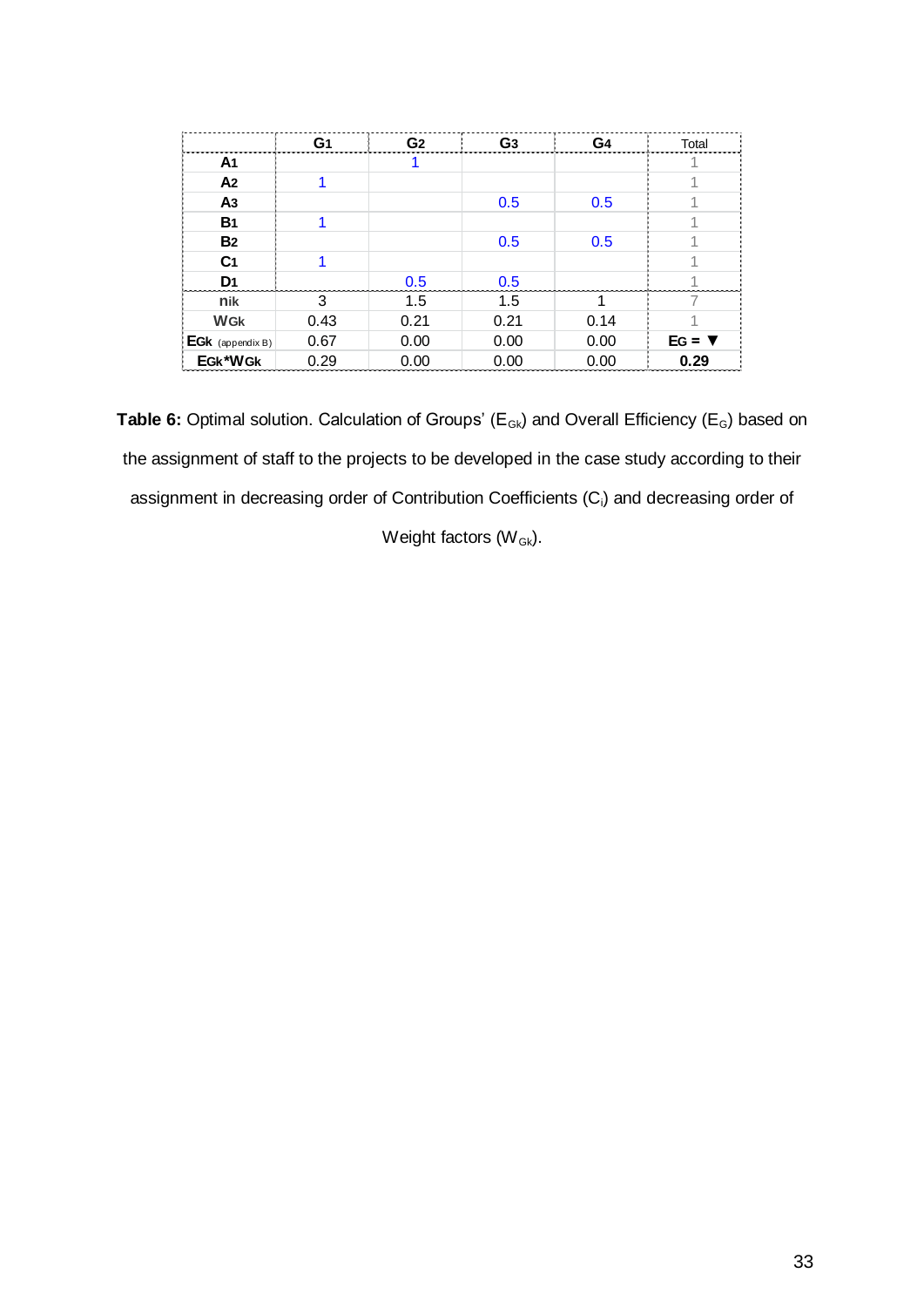|                  | G <sub>1</sub> | G <sub>2</sub> | G <sub>3</sub> | G4   | Total         |
|------------------|----------------|----------------|----------------|------|---------------|
| A <sub>1</sub>   |                |                |                |      |               |
| A <sub>2</sub>   |                |                | 0.5            | 0.5  |               |
| A <sub>3</sub>   |                |                |                |      |               |
| <b>B</b> 1       |                |                | 0.5            | 0.5  |               |
| <b>B2</b>        |                |                |                |      |               |
| C <sub>1</sub>   |                |                |                |      |               |
| D <sub>1</sub>   |                | 0.5            | 0.5            |      |               |
| nik              | 3              | 1.5            | 1.5            | 1    |               |
| <b>WGK</b>       | 0.43           | 0.21           | 0.21           | 0.14 |               |
| EGk (appendix C) | $-0.17$        | 0.00           | 0.17           | 0.13 | $EG = \nabla$ |
| EGk*WGk          | $-0.07$        | 0.00           | 0.04           | 0.02 | $-0.02$       |

Table 7: Very poor solution. Calculation of groups' (E<sub>Gk</sub>) and overall Efficiency (E<sub>G</sub>) based on the assignment of staff to projects to be developed in the case study where individuals are assigned in increasing order of Contribution Coefficients (C<sub>i</sub>) and decreasing order of Weight

factors  $(W_{Gk})$ .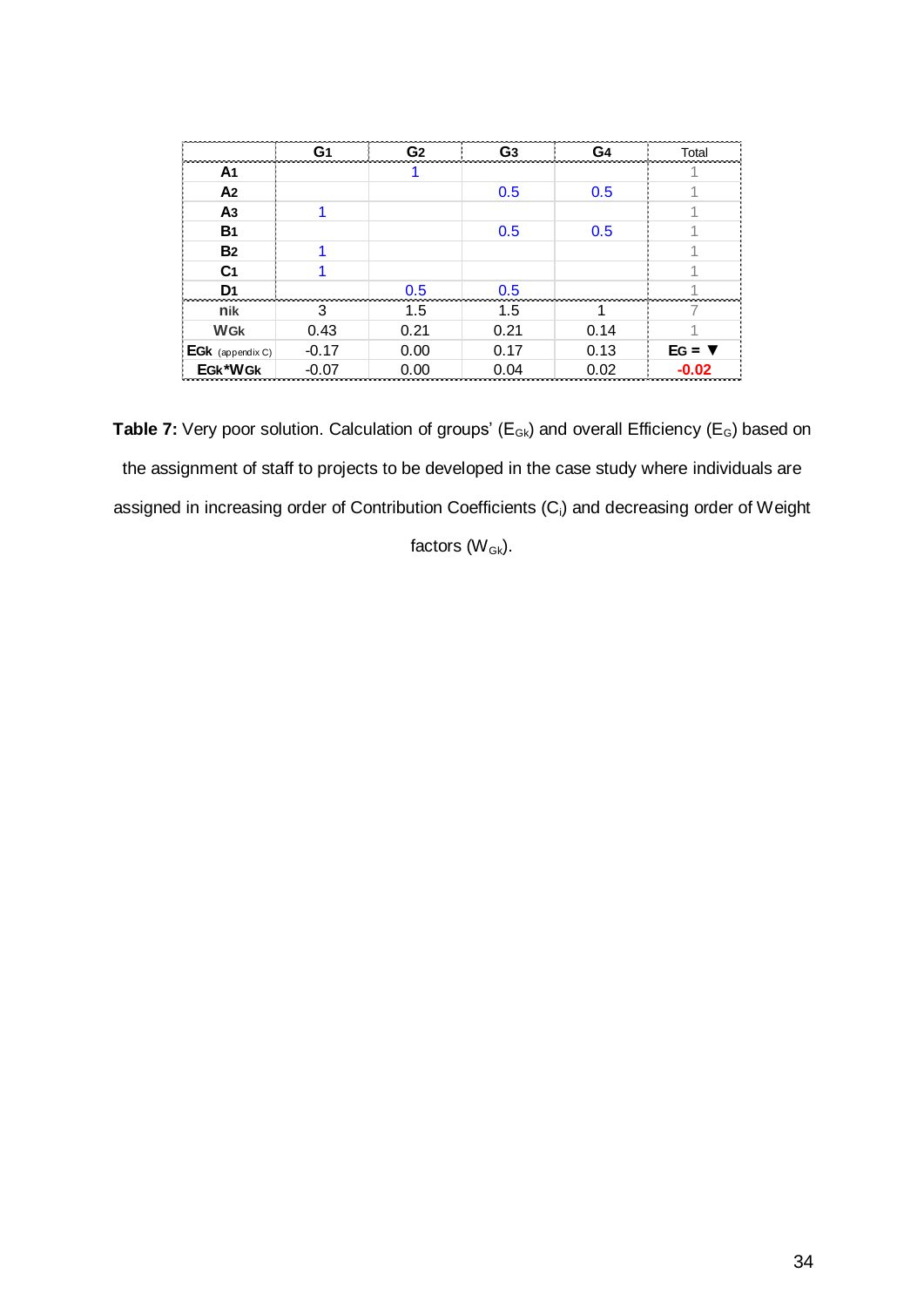# **Appendix A**

# Partial calculations of the  $E_{Gk}$  coefficients of the proposed initial random combination of

| employees for their assignment to the four groups/projects. |  |  |
|-------------------------------------------------------------|--|--|
|                                                             |  |  |

| G <sub>1</sub> |                                       | А1               | A2                    | A3                  | <b>B</b> 1            | <b>B2</b>        | C <sub>1</sub>        | D1             | EG <sub>i1</sub> |
|----------------|---------------------------------------|------------------|-----------------------|---------------------|-----------------------|------------------|-----------------------|----------------|------------------|
|                | Assignment                            | $\mathbf{1}$     | $\Omega$              | $\Omega$            | $\circ$               | $\mathbf{1}$     | $\mathbf{1}$          | $\circ$        |                  |
| A1             |                                       | $\pmb{0}$        | $\mathsf 0$           | 0                   | 0                     | $\mathbf{1}$     | $\pmb{0}$             | $\mathbf 0$    | 0.50             |
| A <sub>2</sub> | $\begin{array}{c} 0 \\ 0 \end{array}$ | $\mathbf 0$      | $\mathbf 0$           | $\mathbf 0$         | 0                     | $\mathbf 0$      | $\mathbf 0$           | $\mathbf 0$    | 0.00             |
| A <sub>3</sub> | $\frac{0}{2}$                         | $\mathbf 0$      | $\mathsf 0$           | $\mathbf 0$         | 0                     | $\mathbf 0$      | $\pmb{0}$             | $\mathbf 0$    | 0.00             |
| <b>B1</b>      | $\mathcal O$                          | $\mathbf 0$      | $\mathsf 0$           | $\mathbf 0$         | $\overline{0}$        | $\mathbf 0$      | $\mathbf 0$           | $\mathbf 0$    | 0.00             |
| <b>B2</b>      | 1                                     | $-1$             | $\mathsf 0$           | 0                   | 0                     | $\mathbf{0}$     | 1                     | $\mathbf 0$    | 0.00             |
| C <sub>1</sub> | $\overline{1}$                        | $\mathbf 0$      | $\pmb{0}$             | 0                   | 0                     | $\mathbf 0$      | $\pmb{0}$             | $\mathbf 0$    | 0.00             |
| D <sub>1</sub> | $\overline{0}$ .                      | $\mathbf 0$      | $\overline{0}$        | 0                   | 0                     | $\mathbf 0$      | $\overline{0}$        | $\mathbf 0$    | 0.00             |
| $ni1 =$        | 3                                     |                  |                       |                     |                       |                  |                       | $EG1 =$        | 0.17             |
|                |                                       |                  |                       |                     |                       |                  |                       | $WG1 =$        | 0.43             |
|                |                                       |                  |                       |                     |                       |                  |                       |                |                  |
| G <sub>2</sub> |                                       | А1               | A2                    | A <sub>3</sub>      | B <sub>1</sub>        | ${\bf B2}$       | C <sub>1</sub>        | D1             | EGi <sub>2</sub> |
|                | Assignment                            | $\circ$          | 1                     | 0                   | 0                     | $\circ$          | 0                     | 0.5            |                  |
| A1             | $\bigcirc$                            | $\mathbf 0$      | 0                     | $\boldsymbol{0}$    | 0                     | $\mathbf 0$      | $\mathbf 0$           | $\mathbf 0$    | 0.00             |
| A2             | $\mathbf 1$                           | $\boldsymbol{0}$ | $\mathbf 0$           | 0                   | 0                     | $\boldsymbol{0}$ | $\mathbf 0$           | 0.5            | 0.25             |
| A <sub>3</sub> | $\overline{0}$                        | $\pmb{0}$        | $\mathbf 0$           | $\mathbf 0$         | 0                     | $\pmb{0}$        | $\mathbf 0$           | 0              | 0.00             |
| <b>B1</b>      | $\circ$                               | 0                | $\mathbf 0$           | $\mathbf 0$         | $\mathbf 0$           | $\pmb{0}$        | $\mathbf 0$           | $\mathbf 0$    | 0.00             |
| <b>B2</b>      | $\mathbf 0$                           | $\boldsymbol{0}$ | $\mathbf 0$           | 0                   | 0                     | $\mathbf 0$      | $\mathbf 0$           | $\pmb{0}$      | 0.00             |
| C <sub>1</sub> | $\circ$                               | 0                | $\overline{\text{o}}$ | 0                   | 0                     | $\mathbf 0$      | $\pmb{0}$             | 0              | 0.00             |
| D <sub>1</sub> | 0.5                                   | $\pmb{0}$        | $-0.5$                | $\boldsymbol{0}$    | $\overline{0}$        | $\pmb{0}$        | $\overline{0}$        | $\overline{0}$ | $-0.25$          |
| $niz =$        | 1.5                                   |                  |                       |                     |                       |                  |                       | $EG2 =$        | 0.00             |
|                |                                       |                  |                       |                     |                       |                  |                       | $WG2=$         | 0.21             |
| G <sub>3</sub> |                                       | A1               | A2                    | A <sub>3</sub>      | <b>B</b> 1            | <b>B2</b>        | C <sub>1</sub>        | D <sub>1</sub> | EG <sub>i3</sub> |
|                | Assignment                            | $\circ$          | $\mathbb O$           | 0.5                 | 0.5                   | $\circ$          | $\mathbf 0$           | 0.5            |                  |
| А1             | $\begin{matrix} 0 \end{matrix}$       | $\overline{0}$   | $\overline{0}$        | $\overline{0}$      | 0                     | $\pmb{0}$        | $\overline{0}$        | $\mathbf 0$    | 0.00             |
| A <sub>2</sub> | $\circ$                               | $\mathbf 0$      | $\mathbf 0$           | 0                   | $\mathsf 0$           | $\mathbf 0$      | $\mathbf 0$           | $\mathsf 0$    | 0.00             |
| Αз             | $0.5\,$                               | $\mathbf 0$      | $\mathbf 0$           | $\pmb{0}$           | 0.25                  | $\pmb{0}$        | $\mathbf 0$           | $-0.25$        | 0.00             |
| <b>B1</b>      | 0.5                                   | 0                | $\pmb{0}$             | 0.25                | $\overline{0}$        | $\pmb{0}$        | 0                     | $\mathbf 0$    | 0.13             |
| <b>B2</b>      |                                       | 0                | 0                     | 0                   | 0                     | $\mathbf 0$      | 0                     | 0              | 0.00             |
| C <sub>1</sub> | $\frac{0}{0}$                         | $\pmb{0}$        | $\pmb{0}$             | $\mathbf 0$         | 0                     | $\mathbf 0$      | $\pmb{0}$             | 0              | 0.00             |
| D <sub>1</sub> | 0.5                                   | $\boldsymbol{0}$ | $\mathbf 0$           | $-0.25$             | 0.25                  | $\pmb{0}$        | $\overline{\text{o}}$ | $\overline{0}$ | 0.00             |
| $ni3 =$        | 1.5                                   |                  |                       |                     |                       |                  |                       | $EG3 =$        | 0.08             |
|                |                                       |                  |                       |                     |                       |                  |                       | $WG3=$         | 0.21             |
|                |                                       |                  |                       |                     |                       |                  |                       |                |                  |
| G <sub>4</sub> |                                       | A1               | A <sub>2</sub>        | A <sub>3</sub>      | B <sub>1</sub>        | ${\bf B2}$       | C <sub>1</sub>        | D1             | EGi4             |
|                | Assignment                            | $\mathsf{O}$     | $\overline{0}$        | 0.5                 | 0.5                   | $\overline{0}$   | $\mathsf{O}$          | $\mathsf O$    |                  |
| A1             | $\mathcal O$                          | $\mathbf 0$      | $\pmb{0}$             | $\mathbf 0$         | $\mathsf 0$           | 0                | $\mathbf 0$           | 0              | 0.00             |
| A <sub>2</sub> | $\frac{0}{2}$                         | $\mathbf 0$      | $\pmb{0}$             | $\mathsf{O}\xspace$ | $\pmb{0}$             | $\pmb{0}$        | $\mathbf 0$           | $\mathbf 0$    | 0.00             |
| A <sub>3</sub> | 0.5                                   | $\mathbf 0$      | 0                     | $\overline{0}$      | 0.25                  | $\boldsymbol{0}$ | $\mathbf 0$           | 0              | 0.13             |
| <b>B1</b>      | 0.5                                   | $\mathbf 0$      | 0                     | 0.25                | $\overline{0}$        | $\pmb{0}$        | 0                     | 0              | 0.13             |
| <b>B2</b>      | $\overline{0}$                        | $\mathbf 0$      | $\pmb{0}$             | $\mathbf 0$         | 0                     | $\mathbf{0}$     | $\mathbf 0$           | $\mathbf 0$    | 0.00             |
| C <sub>1</sub> | $\begin{array}{c} 0 \end{array}$      | $\pmb{0}$        | $\mathbf 0$           | 0                   | $\mathbf 0$           | $\pmb{0}$        | $\pmb{0}$             | $\pmb{0}$      | 0.00             |
| D <sub>1</sub> | $\overline{0}$                        | $\pmb{0}$        | $\pmb{0}$             | 0                   | $\overline{\text{o}}$ | $\mathbf 0$      | $\overline{\text{o}}$ | $\overline{0}$ | 0.00             |
| $ni4 =$        | $\mathbf{1}$                          |                  |                       |                     |                       |                  |                       | $EG4 =$        | 0.25             |
|                |                                       |                  |                       |                     |                       |                  |                       | $WG4=$         | 0.14             |

Each  $E_{Gik}$  value (right colum) are calculated as the sum of its immediate horizontal values divided into 'n<sub>ik</sub> - 1'. Then, each E<sub>Gk</sub> value is calculated as the sum of all its respective E<sub>Gik</sub> values and dividing them into ' $n_{ik}$ '. Appendices B and C are calculated in the same way.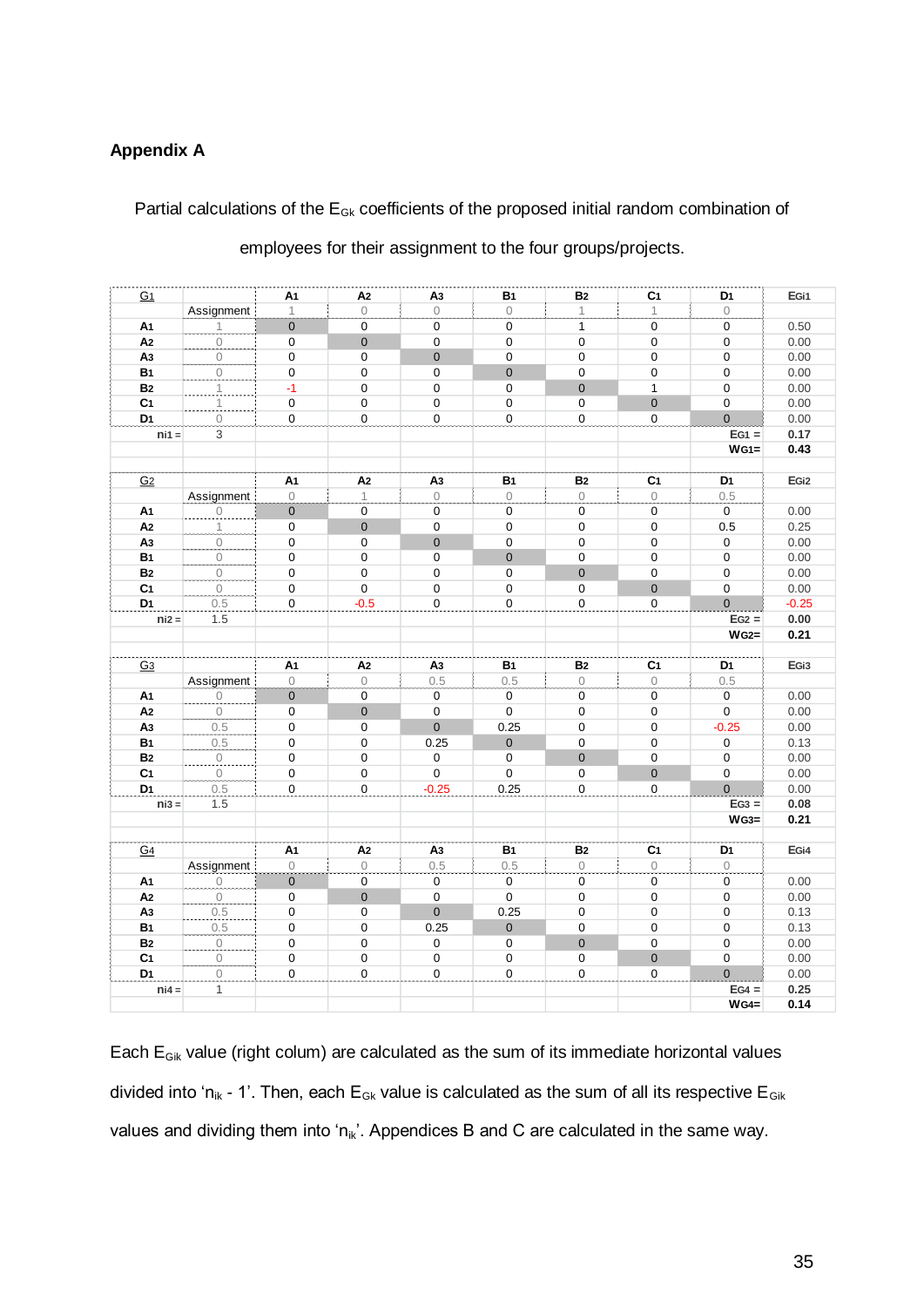# **Appendix B**

Partial calculations of the  $E_{Gk}$  coefficients of the proposed optimal combination of employees

| G <sub>1</sub> |                                       | A1               | A2                    | A <sub>3</sub>      | <b>B</b> 1     | <b>B2</b>      | C <sub>1</sub>        | D <sub>1</sub>   | EGi1              |
|----------------|---------------------------------------|------------------|-----------------------|---------------------|----------------|----------------|-----------------------|------------------|-------------------|
|                | Assignment                            | $\overline{0}$   | $\mathbf 1$           | $\circ$             | $\mathbf{1}$   | $\mathbf 0$    | 1                     | $\circ$          |                   |
| A1             | $\frac{0}{\sqrt{2}}$                  | $\overline{0}$   | 0                     | 0                   | 0              | $\pmb{0}$      | $\pmb{0}$             | 0                | 0.00              |
| A <sub>2</sub> | 1                                     | $\boldsymbol{0}$ | $\mathbf 0$           | $\mathbf 0$         | $\mathbf 0$    | $\mathbf 0$    | $\mathbf{1}$          | $\mathbf 0$      | 0.50              |
| A <sub>3</sub> | $\overline{0}$                        | $\mathbf 0$      | 0                     | $\mathbf{0}$        | $\mathbf 0$    | $\mathbf 0$    | 0                     | $\mathbf 0$      | 0.00              |
| <b>B1</b>      | 1                                     | 0                | $\mathbf{1}$          | $\mathbf 0$         | $\Omega$       | $\mathbf 0$    | $\mathbf 0$           | $\mathbf 0$      | 0.50              |
| <b>B2</b>      | $\frac{0}{2}$                         | 0                | $\mathbf 0$           | $\Omega$            | $\mathbf 0$    | $\Omega$       | $\mathbf 0$           | $\Omega$         | 0.00              |
| C <sub>1</sub> | 1                                     | $\mathbf 0$      | $\mathbf{1}$          | 0                   | $\mathbf{1}$   | $\pmb{0}$      | $\mathbf 0$           | $\mathbf 0$      | 1.00              |
| D <sub>1</sub> | $\overline{0}$                        | $\pmb{0}$        | $\overline{\text{o}}$ | 0                   | $\mathbf 0$    | $\pmb{0}$      | $\overline{0}$        | $\mathbf{0}$     | 0.00              |
| $ni1 =$        | 3                                     |                  |                       |                     |                |                |                       | $EG1 =$          | 0.67              |
|                |                                       |                  |                       |                     |                |                |                       | $WG1 =$          | 0.43              |
|                |                                       |                  |                       |                     |                |                |                       |                  |                   |
| G <sub>2</sub> |                                       | A1               | A2                    | A3                  | <b>B1</b>      | <b>B2</b>      | C <sub>1</sub>        | D <sub>1</sub>   | EG <sub>i2</sub>  |
|                | Assignment                            | $\mathbf{1}$     | $\circ$               | $\Omega$            | $\circ$        | $\mathbf{O}$   | $\circ$               | 0.5              |                   |
| A1             | $\frac{1}{0}$                         | $\pmb{0}$        | 0                     | 0                   | 0              | $\pmb{0}$      | 0                     | $\mathbf 0$      | 0.00              |
| A <sub>2</sub> |                                       | $\mathbf 0$      | $\mathbf{0}$          | 0                   | 0              | $\pmb{0}$      | $\boldsymbol{0}$      | $\boldsymbol{0}$ | 0.00              |
| A <sub>3</sub> | $\overline{0}$                        | $\mathbf 0$      | 0                     | $\mathbf 0$         | $\mathbf 0$    | $\mathbf 0$    | 0                     | $\mathbf 0$      | 0.00              |
| <b>B1</b>      | $\circ$                               | $\mathbf 0$      | $\mathbf 0$           | $\mathbf 0$         | $\overline{0}$ | $\pmb{0}$      | $\mathbf 0$           | $\mathbf 0$      | 0.00              |
| <b>B2</b>      | $\overline{0}$                        | $\mathbf 0$      | 0                     | $\mathbf 0$         | $\mathbf 0$    | $\Omega$       | $\mathbf 0$           | $\Omega$         | 0.00              |
| C <sub>1</sub> | $\circ$                               | $\mathbf 0$      | $\mathbf 0$           | 0                   | $\mathbf 0$    | $\mathbf 0$    | $\mathbf{0}$          | $\mathbf 0$      | 0.00              |
| D <sub>1</sub> | 0.5                                   | $\mathbf 0$      | $\mathbf 0$           | $\Omega$            | $\mathbf 0$    | $\mathbf 0$    | $\mathbf 0$           | $\overline{0}$   | 0.00              |
| $niz =$        | 1.5                                   |                  |                       |                     |                |                |                       | $EG2 =$          | 0.00              |
|                |                                       |                  |                       |                     |                |                |                       | $WG2=$           | 0.21              |
| G <sub>3</sub> |                                       | A1               | A2                    | A <sub>3</sub>      | B <sub>1</sub> | <b>B2</b>      | C <sub>1</sub>        | D <sub>1</sub>   | EG <sub>i</sub> 3 |
|                | Assignment                            | $\overline{0}$   | $\circ$               | 0.5                 | $\mathbf 0$    | 0.5            | $\circ$               | 0.5              |                   |
| A1             | $\begin{matrix} 0 \end{matrix}$       | $\overline{0}$   | 0                     | 0                   | 0              | 0              | $\pmb{0}$             | $\mathbf 0$      | 0.00              |
| A <sub>2</sub> | $\circ$                               | $\mathbf 0$      | $\mathbf 0$           | $\mathbf 0$         | $\mathbf 0$    | 0              | $\mathbf 0$           | $\mathbf 0$      | 0.00              |
| A3             | 0.5                                   | $\mathbf 0$      | 0                     | $\mathbf{0}$        | $\mathbf 0$    | $-0.25$        | 0                     | $-0.25$          | $-0.25$           |
| <b>B1</b>      | $\begin{matrix} 0 \end{matrix}$       | $\boldsymbol{0}$ | 0                     | $\mathbf 0$         | $\mathbf{0}$   | 0              | 0                     | $\mathbf 0$      | 0.00              |
| <b>B2</b>      | 0.5                                   | $\pmb{0}$        | $\pmb{0}$             | 0.25                | 0              | $\overline{0}$ | $\mathsf 0$           | 0.25             | 0.25              |
| C <sub>1</sub> | $\mathbf 0$                           | $\pmb{0}$        | $\pmb{0}$             | 0                   | $\pmb{0}$      | $\mathbf 0$    | $\mathbf 0$           | 0                | 0.00              |
| D <sub>1</sub> | 0.5                                   | $\mathbf 0$      | $\overline{0}$        | $-0.25$             | $\pmb{0}$      | 0.25           | $\overline{\text{o}}$ | $\overline{0}$   | 0.00              |
| $\text{ni3} =$ | 1.5                                   |                  |                       |                     |                |                |                       | $EG3 =$          | 0.00              |
|                |                                       |                  |                       |                     |                |                |                       | $WG3=$           | 0.21              |
|                |                                       |                  |                       |                     |                |                |                       |                  |                   |
| G <sub>4</sub> |                                       | A1               | A2                    | A3                  | <b>B</b> 1     | <b>B2</b>      | C <sub>1</sub>        | D <sub>1</sub>   | EGi4              |
|                | Assignment                            | $\overline{0}$   | $\circ$               | 0.5                 | $\circ$        | 0.5            | $\circ$               | $\circ$          |                   |
| A1             | $\begin{array}{c} 0 \\ 0 \end{array}$ | $\mathbf{0}$     | 0                     | $\mathbf 0$         | 0              | 0              | 0                     | $\mathbf 0$      | 0.00              |
| A <sub>2</sub> | $\begin{matrix} 0 \end{matrix}$       | $\mathbf 0$      | $\mathbf 0$           | $\mathbf 0$         | $\mathbf 0$    | $\mathbf 0$    | $\boldsymbol{0}$      | $\mathbf 0$      | 0.00              |
| A3             | 0.5                                   | $\mathbf 0$      | $\mathbf 0$           | $\mathbf{0}$        | $\mathbf 0$    | $-0.25$        | $\mathbf 0$           | $\Omega$         | $-0.13$           |
| <b>B1</b>      | $\frac{0}{2}$                         | $\mathbf 0$      | 0                     | $\mathbf 0$         | $\mathbf{0}$   | $\mathbf 0$    | $\mathbf 0$           | $\mathbf 0$      | 0.00              |
| <b>B2</b>      | 0.5                                   | 0                | 0                     | 0.25                | 0              | $\overline{0}$ | 0                     | $\boldsymbol{0}$ | 0.13              |
| C <sub>1</sub> | $\frac{0}{0}$                         | 0                | 0                     | 0                   | $\pmb{0}$      | 0              | $\pmb{0}$             | $\pmb{0}$        | 0.00              |
| D <sub>1</sub> |                                       | $\pmb{0}$        | $\overline{\text{o}}$ | $\mathsf{O}\xspace$ | 0              | 0              | $\overline{\text{o}}$ | $\mathbf 0$      | 0.00              |
| $ni4 =$        | $\mathbf{1}$                          |                  |                       |                     |                |                |                       | $EG4 =$          | 0.00              |
|                |                                       |                  |                       |                     |                |                |                       | $WG4=$           | 0.14              |

for their assignment to the four groups/projects.